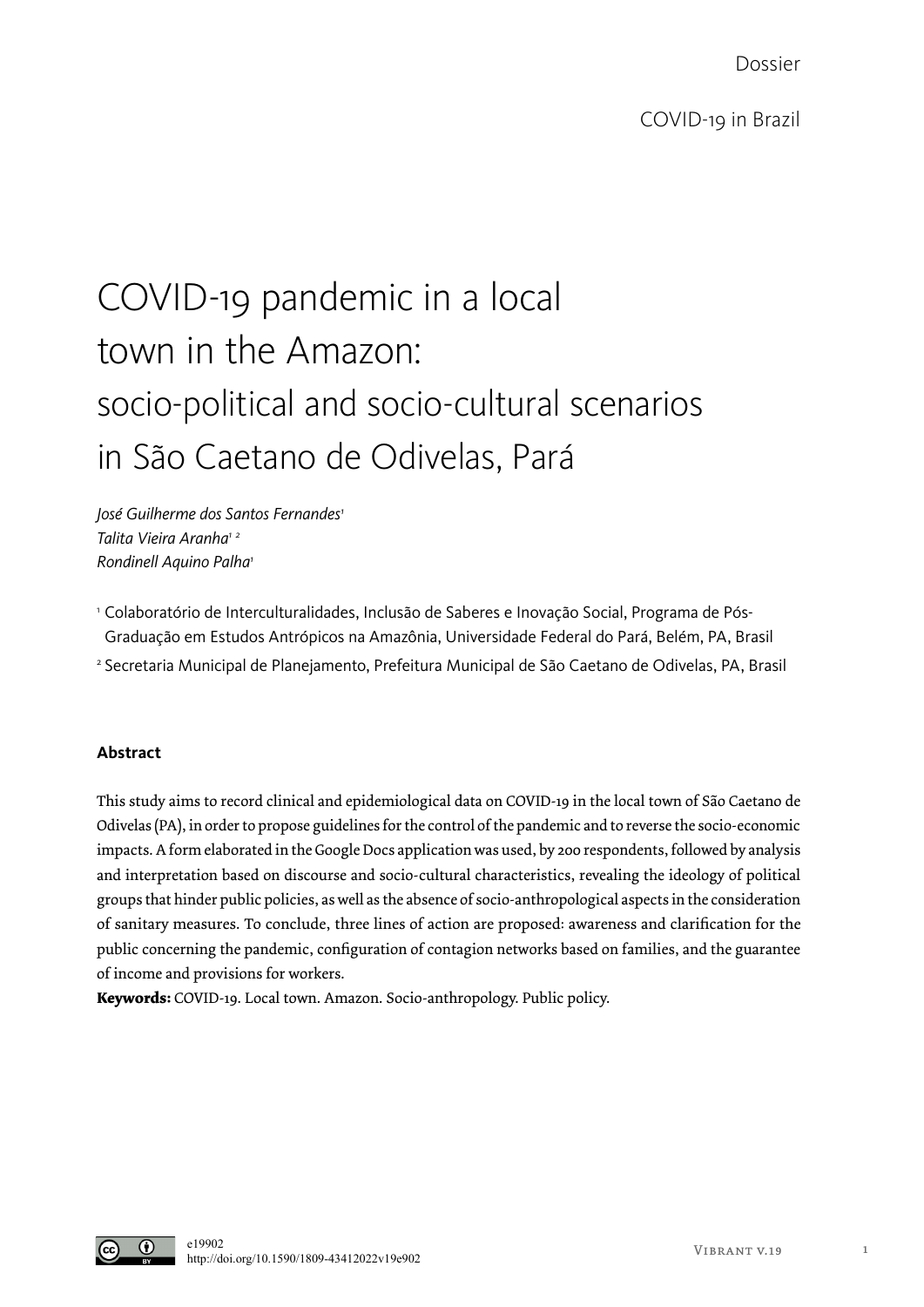# Pandemia de COVID-19 em cidade local na Amazônia: cenários sociopolítico e sociocultural em São Caetano de Odivelas, Pará

### **Resumo**

Este estudo tem por objetivo registrar dados clínicos e epidemiológicos sobre a Covid-19 na cidade local de São Caetano de Odivelas (PA), a fim de propor diretrizes para o controle da pandemia e para a reversão de impactos socioeconômicos. Utilizou-se formulário elaborado no aplicativo Google Docs, através de 200 informantes, com análise e interpretação baseadas no discurso e em aspectos socioculturais, relevando-se a ideologia de grupos políticos que dificultam as políticas públicas, bem como a ausência de aspectos socioantroplógicos em consideração às medidas sanitárias. Ao fim, propõe-se três eixos de ação: conscientização e esclarecimentos ao público sobre a pandemia, configuração de redes de contágio a partir de famílias e garantia de renda e abastecimentos aos trabalhadores.

**Palavras-Chave:** Covid-19. Cidade local. Amazônia. Socioantropologia. Políticas públicas.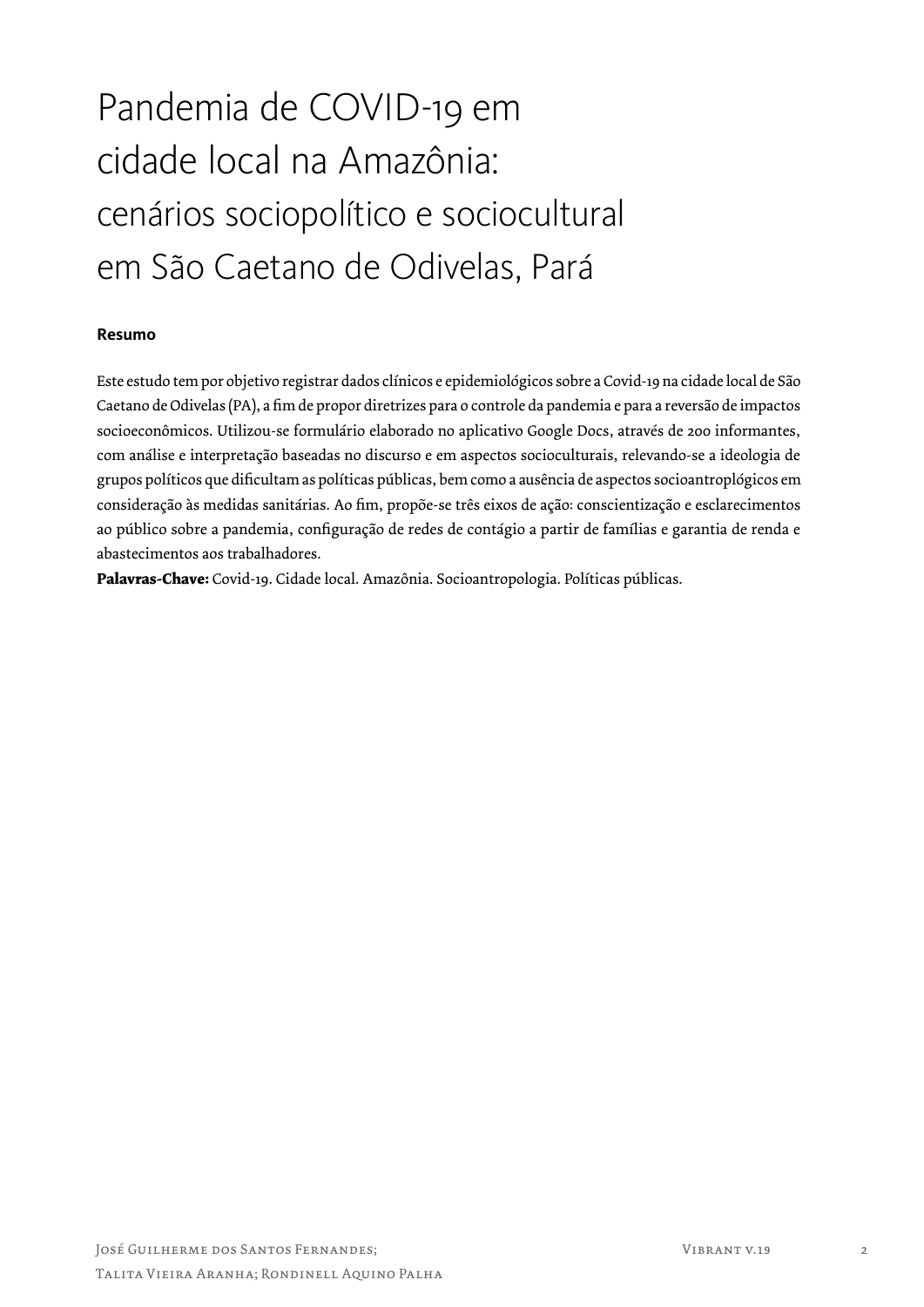# COVID-19 pandemic in a local town in the Amazon: socio-political and socio-cultural scenarios in São Caetano de Odivelas, Pará

*José Guilherme dos Santos Fernandes Talita Vieira Aranha Rondinell Aquino Palha*

#### **Introduction**

The global crisis provoked by the COVID-19 pandemic affected not only large cities, but, on a reduced scale, had its reflection in local towns in the interior of the Amazon, since these towns are linked to large regional urban centres and are dependent on them, for supplies, for services, or through the internal migration of productive force from local towns, who later send financial resources to the families who remain in their towns of origin. What characterises a local town for Santos (2008: 87) is 'a polarising activity and, given the functions they exercise at the primary level, we could almost speak of *subsistence towns*'. This is the case of São Caetano de Odivelas<sup>1</sup>, the town which this research focuses on, due to its polarising extractive fishing activity that characterises it as a society of primary economic activity and traditional cultural practices. Following the need for social isolation and the limitations of lockdown, much was lost in this flow between metropolises and towns in the interior, causing local towns to collapse due to the unemployment of migrant workers, in addition to the lack of local perspective following the closure of non-essential activities for the self-employed and restrictions on freedom of movement in these communities marked by close daily relationship among families and within neighbourhoods. Because local towns are marked by polarising, borderline subsistence activities, which in our *locus* translates into the prioritisation of artisanal fishing activities and sport fishing tourism that the local economy revolves around. In addition, only public services provide employment, and the remainder mostly survive on resources from social programmes, primarily *Bolsa Família* (a direct income programme for families in extreme poverty), which constitutes a second source of income (27.5%) according to those interviewed in this research.

In this scenario, the pandemic becomes an aggravating factor, more social than sanitary, as local residents must choose between protecting their health, remaining isolated or socially distanced in their homes, or draw on their survival activities in which they need to go out into the streets and public spaces daily, where the necessary precautions to avoid contagion are not always present. This lack of options for both survival and protection from conditions that promote transmissibility are factors that favour the pathological nature of the novel coronavirus, SARS-CoV-2, responsible for COVID-19, since its means of transmission are air dispersal

<sup>1</sup> A town located in the coastal region of the State of Pará, in the micro-region of Salgado, with a population of 18,050 inhabitants, according to IBGE projection (2019). Its economy is based on fishing several species of fish and crustaceans, and it provides this product for the state capital, in addition to the incipient provision of services. The town was founded in the eighteenth century, but did not fully develop to become a pole in the region, which has been assumed by the town of Vigia, 18 km away. Its population has a reasonable level of education, predominantly high school and some higher education, since the town has a university centre of the Federal University of Pará (UFPA).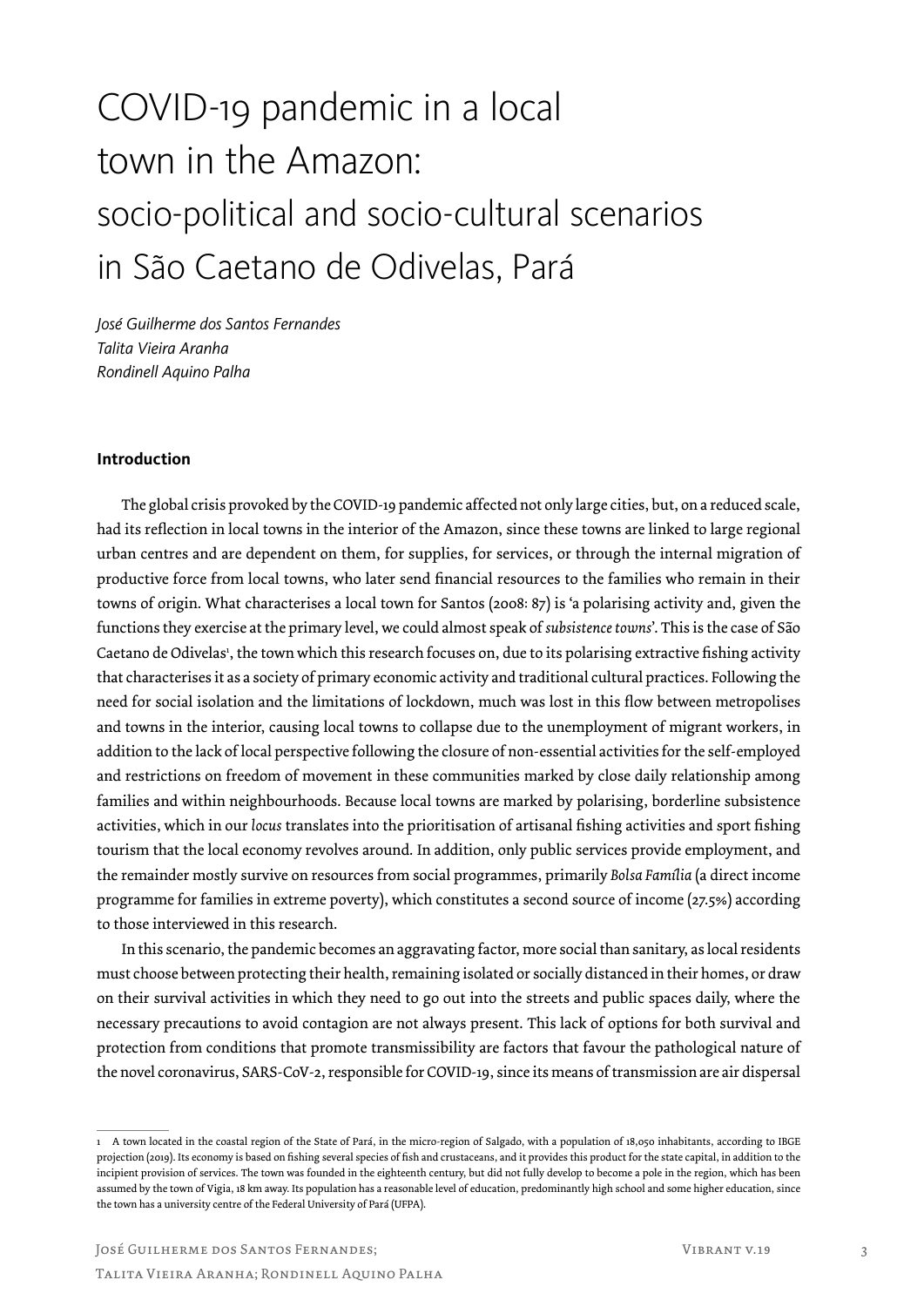(in droplets) or contaminated surfaces (depending on the material), which are very common in highly crowded public spaces with no proper hygiene. The severity and speed of contagion and manifestation means that, after around five days of incubation, the virus reaches the respiratory system following entry through the mouth, nose and eyes (mucosa), settling in the throat, larynx and trachea, later passing to the lungs, and from there to the blood system, disseminating throughout the body. It is a virus, that is, an acellular (primitive) organism, so it needs a host cell to reproduce and propagate, which is why it can be lethal in human beings.

This study seeks to unveil the reasons and practices of the socio-cultural relationships that resulted in the consequent clinical and epidemiological status of the pandemic in São Caetano de Odivelas, provoking socio-economic consequences. This is already sufficient a contribution to highlight the need for this research to generate information in relation to an invisible reality in the view of large urban centres and that of the nation-state, to which a huge part of the medical and financial resources are sent to combat the effects of the novel coronavirus.

This pandemic originated in China at the end of 2019 and quickly disseminated throughout the world, reaching Europe in February 2020 and Brazil in mid-March of the same year, due to its high degree of transmissibility and severity. Thus far, cases and doubts concerning COVID-19 have only increased, such that just over a year after its onset in Brazil (May 29, 2021), the COVID-19 numbers reported are as follows:

#### **Table 1**. Numbers for COVID-19 in Brazil

| Total no. of deaths: 461,142                            |
|---------------------------------------------------------|
| Deaths in 24 hours: 1971                                |
| Average of new deaths in the last $7$ days: $1,836$     |
| Total confirmed cases: 16,471,009                       |
| Cases confirmed within 24 hours: 78,352                 |
| Average of new cases in the last 7 days: 60,644 per day |
|                                                         |

(Source: G1 – *Consórcio de Veículos de Imprensa* [Press Media Consortium]2 )

In São Caetano de Odivelas, in addition to the lack of regular information regarding the disease in the town, the only official vehicle for disclosing data, the website of the *Prefeitura Municipal* [Town Hall; municipal government], is updated irregularly, on a weekly basis at best. On Abril 24, 2021, 1,058 confirmed cases were indicated, with 24 deaths<sup>3</sup>, which implies a rate of mortality of 2.27%, considered low compared to the initial expectation of 3.4% of deaths published by the World Health Organisation (WHO)4 . However, the lack of up-todate information, low levels of testing and under-notification means we have certain reservations regarding official data.

The probable origin of COVID-19 disease is the proximity between humans and wild animals, specifically the consumption of live animals in the market in the city of Wuhan, China (Frutos et al., 2020), which caused the passage of the **causative pathogen from the outbreak** (condition 1) to its **transmitting human reservoir** (condition 2). Condition 3 is the presence of **human events** that can enhance transmission from the host to other humans, which is at the core of the hominid characteristic, that is, sociability. It is exactly these human

<sup>2</sup> Given the discrepancies and unreliable information from the federal government regarding statistical data on the pandemic in Brazil, several press agencies decided to join forces to disseminate data based on information directly collected from the state health secretariats: *Folha de São Paulo*, *O Estado de São Paulo*, *Extra*, *O Globo*, UOL and G1. Available at: https://g1.globo.com/bemestar/coronavirus/noticia/2021/05/29/brasil-registra-1971-novas-mortes-por-covid-em-24-horas-e-vitimas-passam-de-460-mil.ghtml.

<sup>3</sup> Aavailable at: https://saocaetanodeodivelas.pa.gov.br/boletim-epidemiologico-14-04-2021/

<sup>4</sup> In early March 2020, the WHO estimated a mortality rate of around 3%, indicating that COVID-19 effectively kills more than seasonal flu: "Globally, about 3.4% of reported COVID-19 cases have died. By comparison, seasonal flu generally kills far fewer than 1% of those infected" (WHO, 2020).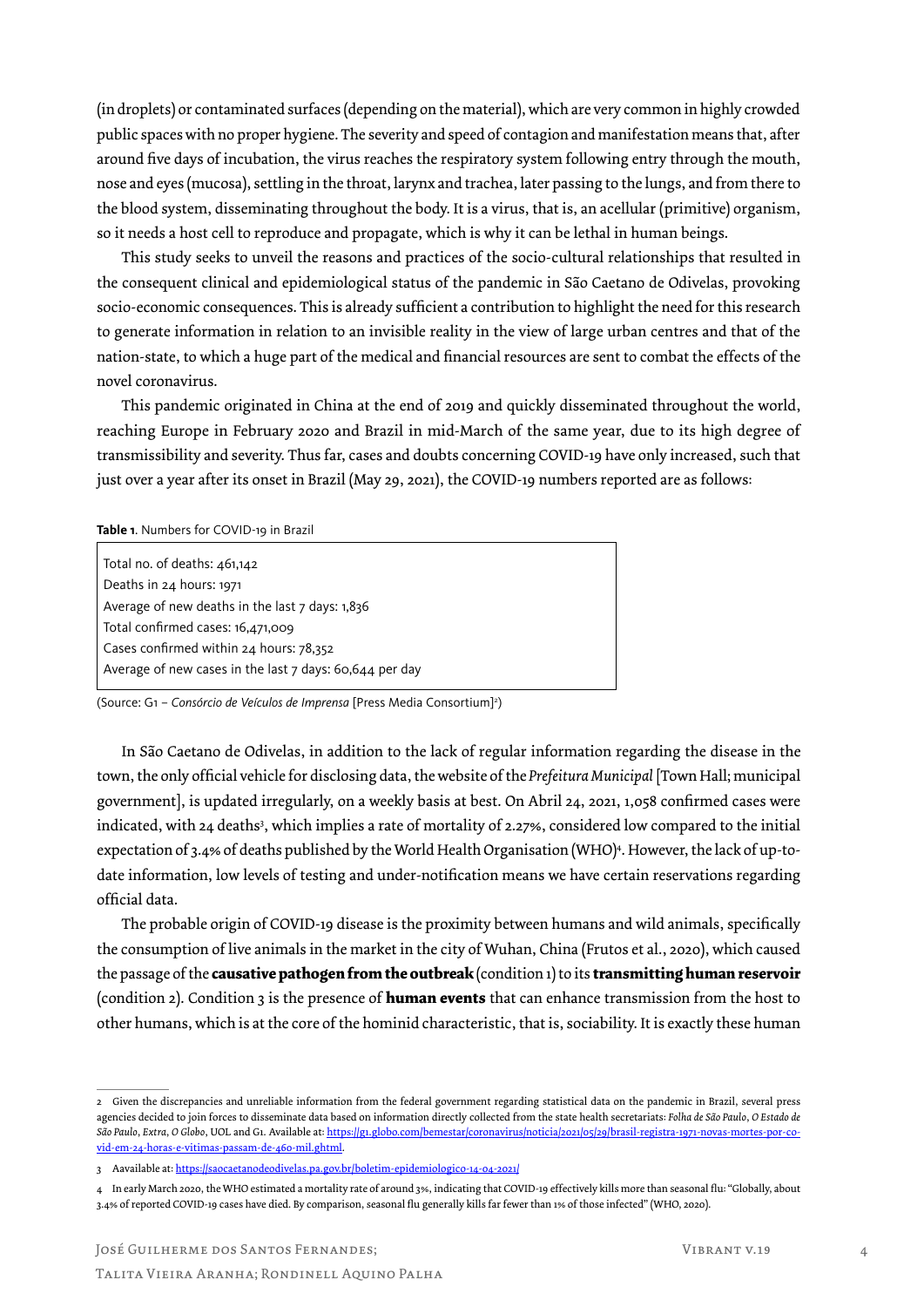events that potentiated the transmission and caused the pandemic, since the main problem with regard to stopping the spread of the disease is the control of agglomerations and the maintenance of social distancing, with the use of masks in collective spaces. This seems to be the challenge central for public policies, particularly regarding leisure and commemorative events and in the organisation of work activities to guarantee survival. Furthermore, in local towns, dependent on closer relationships between humans and the environment due to subsistence practices linked to extractivism and primary economics, the possibility of initial contagion between humans and animals is indeed possible, thus making these towns and their livelihood practices the focus of future epidemics.

It is from these considerations that the main research questions arise: what are the characteristics of sociability and conviviality in local towns that contribute to the clinical and epidemiological characteristics of the COVID-19 pandemic? What are the political obstacles to the success of actions to combat COVID-19? What are the most effective measures to minimise the effects of the pandemic, whether these are sanitary or socio-economic? Our objectives in this research were: to record the clinical and epidemiological data of the population of the São Caetano de Odivelas; propose actions to minimise contagion and transmission and the socio-economic impacts on the population; and understand the socio-anthropological interventions in the execution of public policies.

Our hypothesis is that more investment is required to clarify the clinical and epidemiological characteristics of the disease among the local population – hence the need for information and clarity concerning the behavioural data of the pandemic –, together with a lack of public policies to minimise the socio-economic impacts of unemployment and impoverishment of the population due to the suspension of survival activities, which mark the polarisation between health and economic survival in local towns. Similarly, there is a lack of determination for systematic actions to inspect and control economic activities and commemorative and leisure practices, where agglomerations are potentiated, elements of socio-anthropological aspects that are not considered in the planning and execution of public policies during the COVID-19 pandemic. Furthermore, it is worth highlighting that

l n'y a pas de société où la maladie n'ait une dimension sociale et, de ce point de vue, la maladie, qui est aussi la plus intime et la plus individuelle des réalités, nous fournit un exemple concret de liaison intellectuelle entre perception individuelle et symbolique sociale (Augé, 1986: 82)<sup>5</sup>

This means that the disease is a social phenomenon since the sick body threatens the cohesion of the individual in relation to their social group, either because of the affectivity of the condition or because of the patient's inability to exercise their regular functions in their community. Therefore, based on this relationship between the patient and society, implications are established in accordance with cultures and particular contexts, such as solidarity, marginalisation, integration in new social structures, access to new statutes or forms of expression (Meyer, 2008).

The COLINS Research Group – *Colaboratório de Interculturalidades, Inclusão de Saberes e Inovação Social* [Collaboration on Interculturalities, Inclusion of Knowledge and Social Innovation], linked to the *Programa de Pós-Graduação em Estudos Antrópicos na Amazônia* (PPGEAA) [Post-graduate Programme in Anthropic Studies in the Amazon] of the Federal University of Pará (UFPA), Castanhal Campus –, has already conducted an initial research survey related to the COVID-19 pandemic, though primarily addressing social issues related to social isolation and distancing, considering the characteristics of the local town of São Caetano de Odivelas. This study was entitled '*Fatores de Antropização no Isolamento e Distanciamento Sociais durante a Pandemia de Covid-19:* 

<sup>5 &#</sup>x27;There is no society where illness does not have a social dimension and, from this point of view, illness, which is also the most intimate and the most individual of realities, provides us with a concrete example of intellectual connection between individual perception and social symbolism.'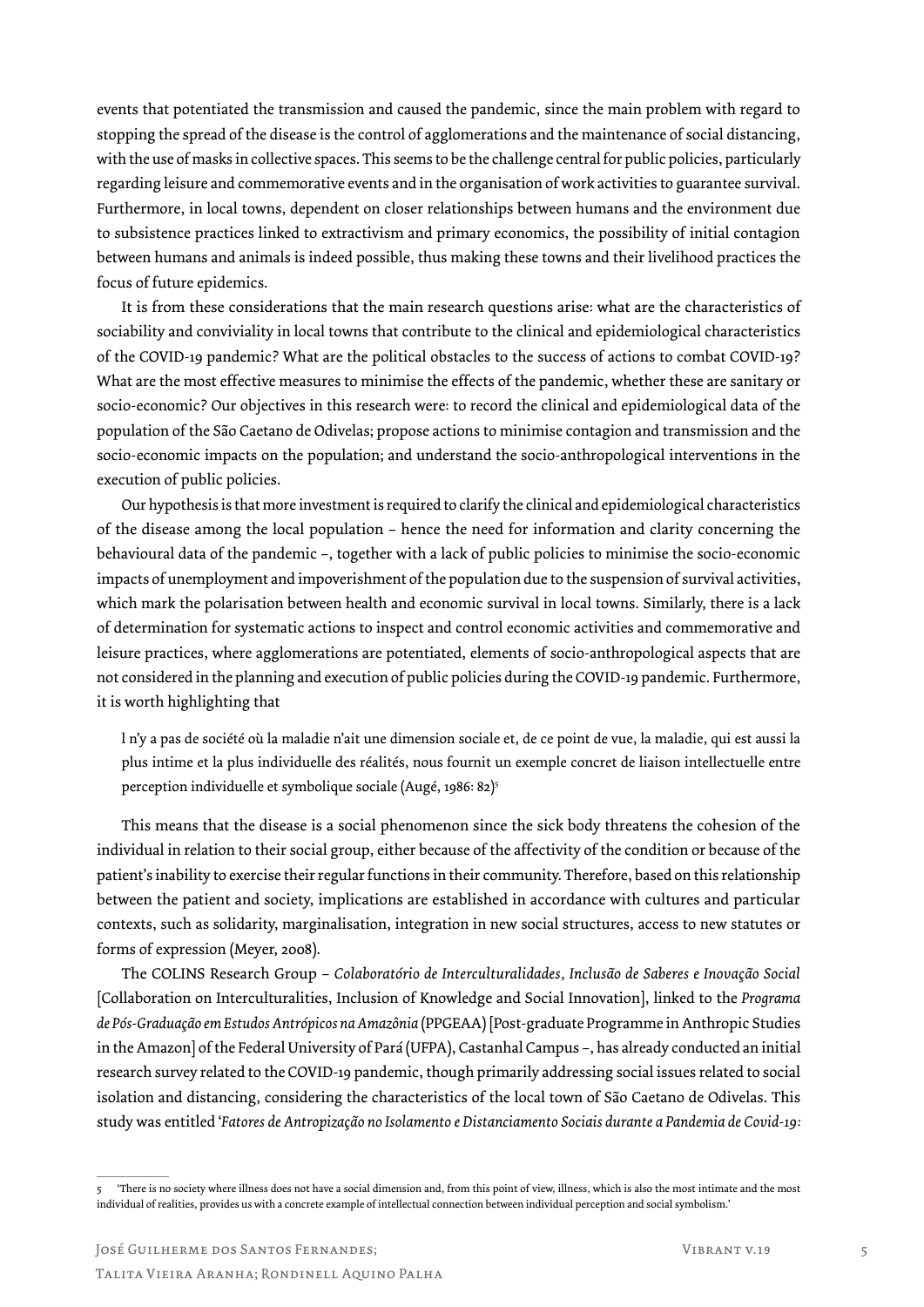*estudo de caso em cidade local da Amazônia estuarina*' [Factors of Anthropization in Social Isolation and Distancing during the COVID-19 Pandemic: a case study in a local town in the estuarine Amazon] (Fernandes et al., 2020), and reached the conclusion of that public policies of central governments are not always accepted or followed by local populations, since there exists a hiatus between national universalising standards and models and local practices and values. Therefore, these deserve to be adapted in accordance with local towns, implying recognition of different forms of anthropization that consider local groups based on their ways of establishing and maintaining their territory, as concerns property, affective bonds, history of occupation in collective memory, social use, and forms of defence; at this time, these aspects are materialised in the autonomy of these places to use and move in their ancestral territory, with impediments due to social isolation.

#### **Material and Methods**

Data collection was performed from June 1 to 16, 2020, and involved around 200 residents of the municipality of São Caetano de Odivelas (slightly more than 1% of the population), in the town hall. Collection was performed by the COLINS research group, responsible for this initiative, linked to the PPGEAA of the UFPA.

The town has an estimated population of 18,050 inhabitants (IBGE, 2019), thus the selected sample is approximately 1.1% of the population. Due to the limitations of transport, the limitations of the internet and mobile phone networks, and restrictions regarding social distancing resulting from the pandemic, we chose to perform the data collection in the town hall building, where we were able to provide mobile phone access to apply the questionnaire. The town was divided into six neighbourhoods or communities: Centro (21.6% of the sample), Umarizal (16.2%), Pepéua (14.2%), Marabazinho (24.5%), Cachoeira (13.7%) and Belém Nova (9.8%).

We used Google Forms to develop the questionnaire, available at: https://forms.gle/aXirMdNe3qkqWB87A. After contacting possible participants, and after they agreed to take part in the research, the researchers sent the form to their mobile phone. Initially, a term of free, informed consent $^{\rm 6}$  was presented, to which the participant had to agree, and only after they agreed could they access the form. There is a record of mobile phone numbers for further auditing of the participants' agreement. The complete results of the interviews conducted, in terms of percentages, can be accessed at this link: https://docs.google.com/forms/d/e/1FAIpQL SeISSgozpKf9InYQKk5eWymGivoQffMOrUmyeL3\_KUiMozVA/viewanalytics.

The universe surveyed is composed of 53.9% women and 46.1% men, in the following age groups: 10-19 years old, 1.4%; 20-29 years old, 15.3%; 30-39 years old, 22.2%; 40-49 years old, 20.7%; 50-59 years old, 15.35%; and ≥ 60 years old, 25.15%. The origin of their main income is: 33.8% self-employed; 27.5% on social benefits; 19.6% public servants; and 9.8% unemployed. Given this profile of work activities, in which the majority of individuals had to guarantee their survival on a daily basis, the conditions of work activities were as follows: 40.4% in-person work activities; 29.1% in suspended activities; 27.1% of unemployed individuals; and only 3.4% in remote work. When you add the workers performing in-person activities (40.4%) to the percentage of unemployed (27.1%), you have 67.5% of the population surveyed that needs to leave home every day to guarantee

<sup>6</sup> The text of the term of free, informed consent: "Você está convidado(a) a participar da pesquisa Pandemia em Cidade Local – PANLOC, que tem por objetivo registrar dados clínicos e epidemiológicos da COVID-19, no Município de São Caetano de Odivelas, Pará. O motivo que nos leva a estudar este fenômeno é a falta de testagem para o público e a possibilidade de grande número de casos suspeitos, fatores que têm impedido o real planejamento de estratégias para a minimização dos efeitos da Pandemia a curto e médio prazos. Para esta pesquisa utilizaremos formulário com perguntas objetivas. O motivo deste convite é que você se enquadra no perfil, pois é morador (a) desta Cidade. Você será esclarecido(a) sobre a pesquisa em qualquer aspecto que desejar e estará livre para partcipar ou recusar-se a participar, retirando seu consentimento ou interrompendo sua participação a qualquer momento. Para participar desta pesquisa, Você não terá nenhum custo, nem receberá qualquer vantagem financeira. O pesquisador irá tratar sua identidade com padrões profissionais de sigilo e privacidade, sendo que seu nome ou material que indique sua participação não será liberado sem sua permissão. Os resultados desta pesquisa estarão a sua disposição quando finalizada. Ao responder às questões do formulário e enviá-las, automaticamente Você estará concordando com sua participação, declarando ter sido ESCLARECIDO dos objetivos e ACEITADO LIVREMENTE o uso de suas respostas para finalidades acadêmicas-científícas".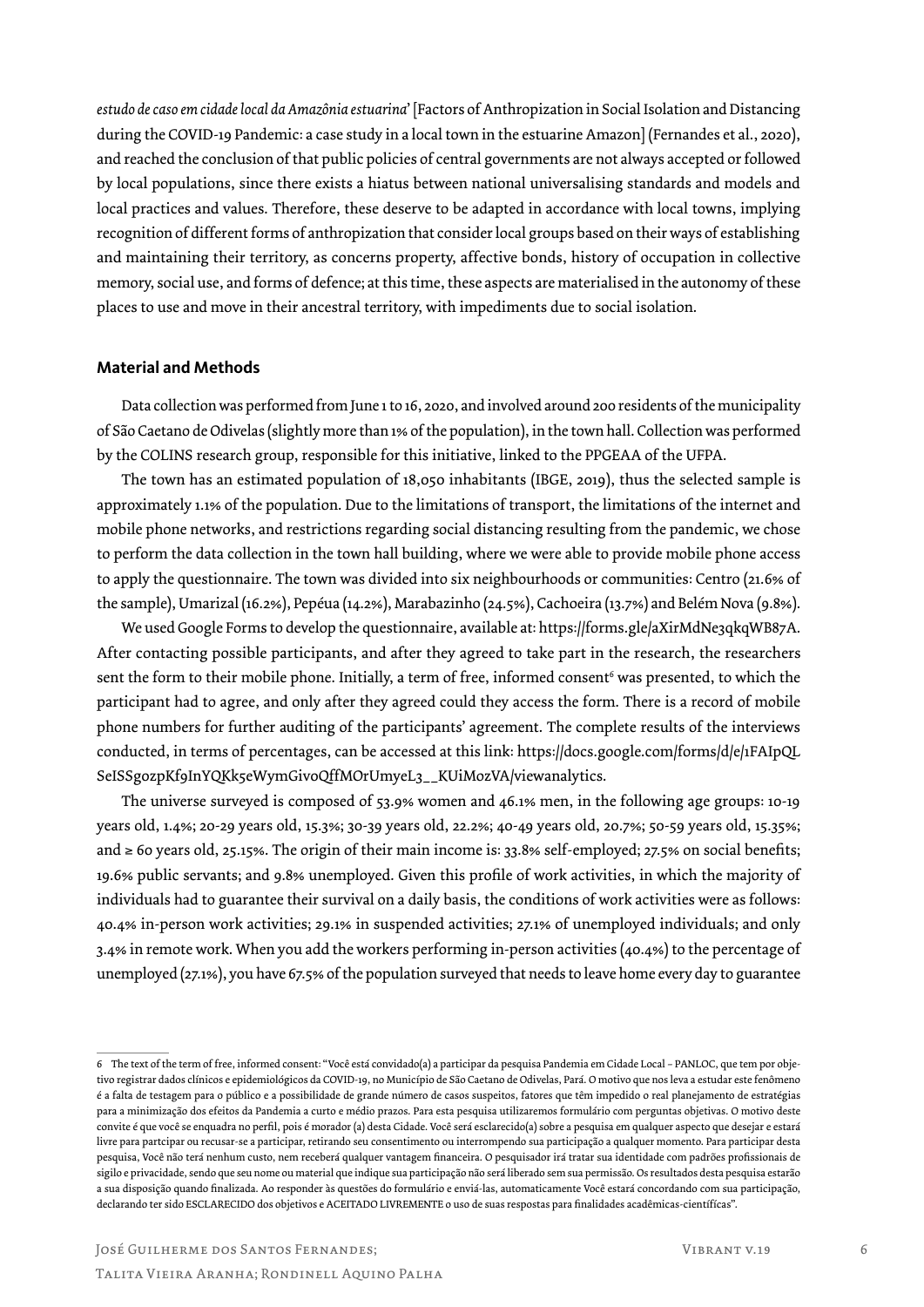basic provisions, which strongly determines any policy to minimise contagion by COVID-19, since it is evident that the greater the flow of people in public spaces, the greater the chances of contagion and dissemination of the disease. Naturally, any public policy must consider this socio-economic reality in the town, one which likely has echoes in many towns throughout the interior of the Amazon.

Add to this socio-economic reality, which drives workers in their daily search for resources to guarantee their provisions, another historical and cultural aspect in local Amazonian towns, that of prolonged residence in the same house: 69.6% declared that they had lived longer than 5 years in the same residence, while 22.1% declared between 1 and 5 years of residence, and 8.3% less than 1 year. This data implies that a large portion of the population surveyed maintains close social relationships with their neighbours, when the latter are not relatives who live within the same perimeter, leading us to conclude that social isolation is almost impossible to accomplish, since parents, godparents and surrounding relationships are prioritised. Hence, a good portion of the interviewees stated that they probably acquired the disease at home, an aspect discussed below. We can even highlight this cultural practice as one answer to the research question – what are the characteristics of sociability and conviviality in local towns that contribute to the clinical and epidemiological features of the COVID-19 pandemic? – since sociability in local towns is established daily, in close relationships between family members and neighbours.

The characteristics of the identification profile (questions 1 to 10, in the form) of the interviewees present a scenario that largely explains the failure of general policies to control contagion and transmission, since controlling the population in their homes and among family breaches the constitutional guarantee (Art. 5, Clause X, in Brasil, 2006) of the inviolability of intimacy and private life. By getting to know the identity and cultural aspects of the local reality better, it is possible to attain greater success in raising awareness of the facts and orientations, through assertive public policies aimed at combating the pandemic.

The form was elaborated as follows<sup>7</sup>:

|  | <b>CLINICAL DATA</b>                                                                           |
|--|------------------------------------------------------------------------------------------------|
|  | 11 - Approximate date of the first symptoms<br>/2020                                           |
|  | 12 - Average duration of the first symptoms<br>1 week<br>2 weeks<br>> 2 weeks<br>Still present |
|  | 13 - Type of care<br>Hospital<br>Outpatient<br>Home<br>None of the above                       |
|  | 14 - Intensity of symptoms<br>Mild<br>Moderate<br>Severe                                       |

**Table 2**. Clinical and Epidemiological Data Form

José Guilherme dos Santos Fernandes;

<sup>7</sup> The Ministry of Health *Ficha de Notificação do SINAN – Sistema de Informação de Agravos de Notificação* [Notifiable Diseases Information System (SINAN) Notification Sheet] was used as a reference for this form. Available at: http://portalsinan.saude.gov.br/images/documentos/Agravos/NINDIV/Notificacao\_Individual\_v5.pdf.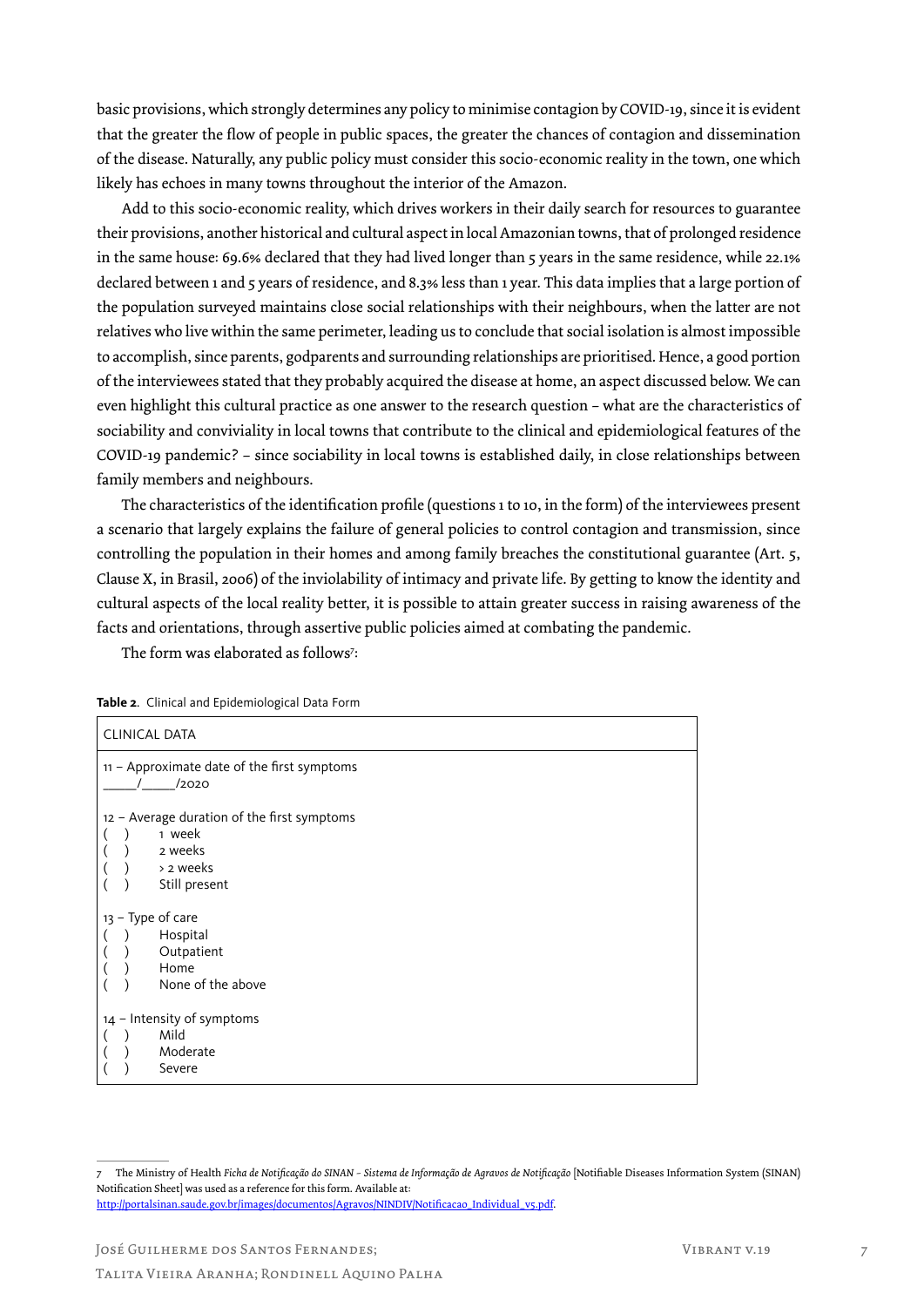|                          | $15 - Tests$     |                                                                                  |
|--------------------------|------------------|----------------------------------------------------------------------------------|
|                          |                  |                                                                                  |
| $\overline{\mathcal{L}}$ | $\mathcal{L}$    | Rapid Test                                                                       |
| $\overline{(}$           | $\lambda$        | Laboratory                                                                       |
| (                        |                  | Imaging                                                                          |
| (                        |                  | None of the above                                                                |
|                          |                  |                                                                                  |
|                          |                  |                                                                                  |
|                          |                  | 16 - Test results                                                                |
| <sup>(</sup>             | $\lambda$        | Positive                                                                         |
| $\left($                 | $\left( \right)$ | Negative                                                                         |
| (                        | $\overline{)}$   | Inconclusive                                                                     |
|                          |                  |                                                                                  |
| (                        |                  | No test performed                                                                |
|                          |                  |                                                                                  |
|                          |                  | 17 - Local healing practices                                                     |
| $\overline{(}$           | $\lambda$        | Tea (leaves and roots)                                                           |
| $\left($                 | $\lambda$        | Garrafadas <sup>8</sup> (maturation)                                             |
|                          |                  |                                                                                  |
| (                        | $\mathcal{L}$    | All of the above                                                                 |
| (                        | $\lambda$        | None of the above                                                                |
|                          |                  |                                                                                  |
|                          |                  | 18 - Use of medication (check all that apply)                                    |
| $\overline{\mathcal{L}}$ | $\lambda$        | Analgesic/antipyretic                                                            |
|                          | $\lambda$        | Anti-inflammatory                                                                |
| (                        |                  |                                                                                  |
| (                        | $\rightarrow$    | Antibiotic                                                                       |
| (                        |                  | Anticoagulants                                                                   |
| (                        |                  | None of the above                                                                |
|                          |                  |                                                                                  |
|                          |                  |                                                                                  |
|                          |                  | 19 - Pre-existing diseases (check all that apply)                                |
| <sup>(</sup>             | $\mathcal{E}$    | <b>Diabetes</b>                                                                  |
| $\overline{\phantom{a}}$ | $\mathcal{E}$    | Heart disease                                                                    |
|                          | $\lambda$        | Cancer                                                                           |
| (                        |                  |                                                                                  |
| (                        |                  | Respiratory diseases (rhinitis, sinusitis, asthma)                               |
| (                        | $\lambda$        | Hypertension                                                                     |
| (                        |                  | Lung diseases                                                                    |
| (                        |                  | None of the above                                                                |
|                          |                  |                                                                                  |
|                          |                  |                                                                                  |
|                          |                  |                                                                                  |
|                          |                  | 20 - In cases showing recovery from symptoms, which of these measures were taken |
| $\overline{ }$           | $\lambda$        | Clinical tests                                                                   |
|                          |                  |                                                                                  |
| $\overline{(}$           | $\mathcal{L}$    | Laboratory tests                                                                 |
| (                        | $\lambda$        | Imaging tests                                                                    |
| (                        |                  | All of the above                                                                 |
|                          |                  |                                                                                  |
|                          |                  | EPIDEMIOLOGICAL DATA                                                             |
|                          |                  |                                                                                  |
|                          |                  | 21 - Possible place of contagion                                                 |
|                          |                  |                                                                                  |
| $\overline{ }$           | $\mathcal{E}$    | Residence                                                                        |
| $\overline{(}$           | $\lambda$        | Neighbourhood                                                                    |
| (                        | $\mathcal{E}$    | Public space/road                                                                |
|                          | $\mathcal{L}$    |                                                                                  |
| (                        |                  | Workplace                                                                        |
| (                        |                  | Business or commercial space                                                     |
| (                        |                  | Don't know                                                                       |
|                          |                  |                                                                                  |
|                          |                  | 22 - Frequency of domestic purchases and services                                |
| $\overline{\mathcal{L}}$ | $\lambda$        | Daily                                                                            |
|                          | $\lambda$        |                                                                                  |
| $\overline{\phantom{a}}$ |                  | Weekly                                                                           |
| (                        |                  | Monthly                                                                          |
|                          |                  |                                                                                  |
|                          |                  | 23 - What preventive measures are most frequently used. (Check all that apply)   |
| (                        | $\lambda$        | Hand sanitisation                                                                |
|                          | $\lambda$        |                                                                                  |
| $\overline{\mathcal{L}}$ |                  | Avoiding close contact                                                           |
| (                        | $\lambda$        | Use of masks                                                                     |
| (                        | $\mathcal{L}$    | Household cleaning                                                               |
| (                        |                  | All of the above                                                                 |
|                          |                  | None of the above                                                                |
|                          |                  |                                                                                  |

8 In general, these are alcohol-based infusions of herbs and plant materials made in a bottle – a '*garrafa*'.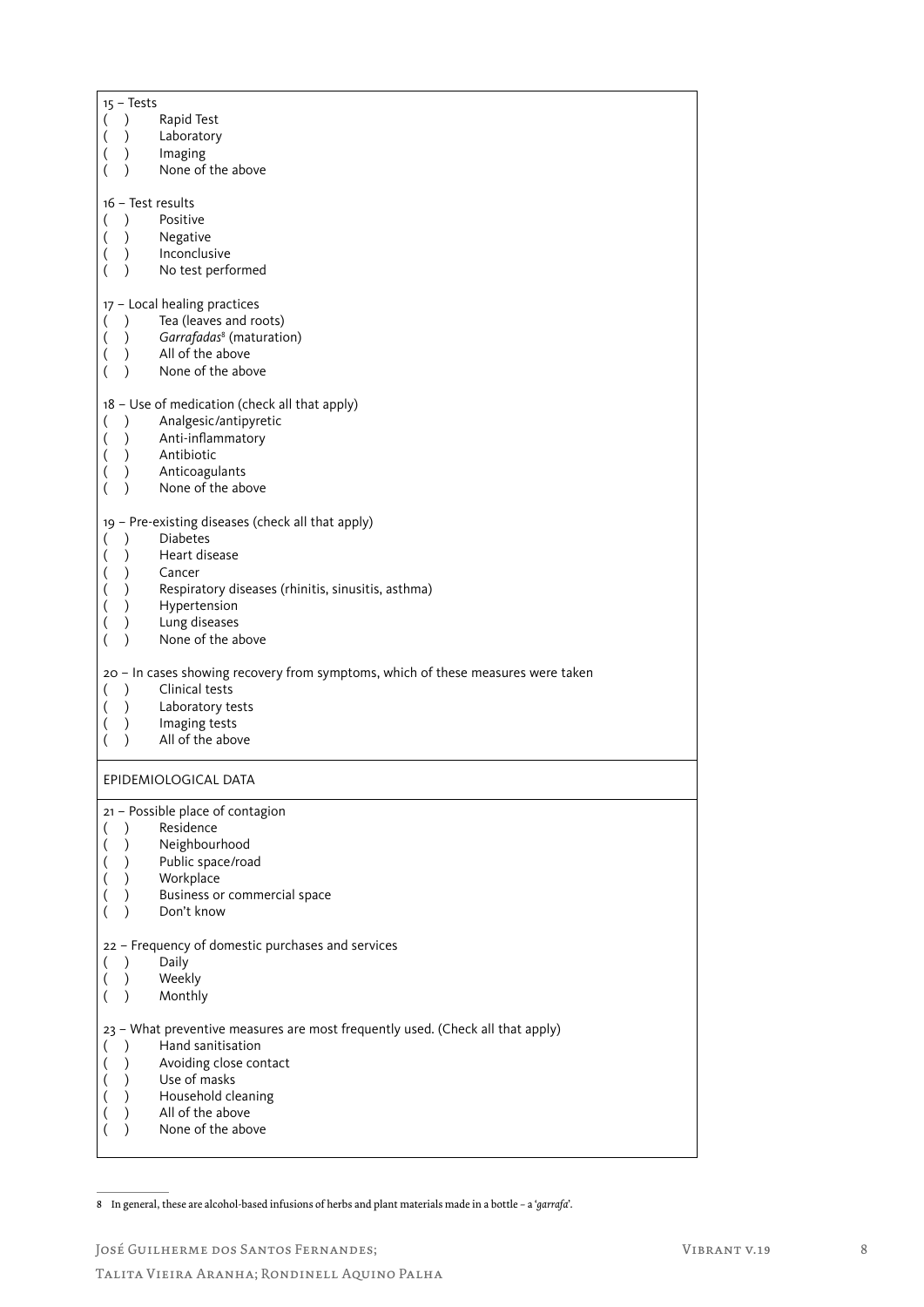| Neither<br>$\mathcal{L}$<br>25 - Preconditions for contagion<br>Travel to an area of risk<br>$\mathcal{L}$<br>$\left($<br>Contact with suspected case<br>$\mathcal{L}$<br>$\left($<br>Contact with confirmed case<br>$\mathcal{L}$<br>$\overline{(}$<br>All of the above<br>(<br>$\mathcal{L}$<br>26 - Told health authorities about the symptoms.<br>$\mathcal{L}$<br>Yes<br>(<br>$\lambda$<br>No<br>27 - If you told health authorities about the symptoms, how would you classify the service?<br>Good<br>$\lambda$<br>$\mathcal{L}$<br>Regular<br>$\overline{(}$<br>Poor<br>(<br>$\lambda$<br>Excellent<br>(<br>$\mathcal{L}$<br>Did not communicate<br>$\lambda$<br>28 - What activities need preventive control during the pandemic. (Check all that apply)<br>Domestic/Family events<br>$\lambda$<br>$\overline{\mathcal{L}}$<br>Religious events<br>$\mathcal{L}$<br>$\overline{(}$<br>Sports event<br>$\left($<br>$\left( \right)$<br>School<br>$\mathcal{L}$<br>(<br>Parties and festivities<br>(<br>$\mathcal{L}$<br>Work<br>$\mathcal{L}$<br>29 - What conditions do you believe increase the aggravation of transmission. (Check all that apply)<br>Sanitary conditions<br>$\mathcal{L}$<br>Housing conditions<br>$\lambda$<br>$\left($<br>Transport conditions<br>$\left($<br>$\mathcal{L}$<br>Food conditions<br>(<br>$\mathcal{L}$<br>(<br>Health care service deficiencies<br>$\mathcal{E}$<br>All of the above<br>$\lambda$<br>30 - How would you evaluate local actions to fight the pandemic.<br>Good<br>$\mathcal{L}$<br>$\overline{ }$<br>Regular<br>$\mathcal{L}$<br>$\overline{(}$<br>Poor<br>$\lambda$<br>$\overline{ }$<br>Excellent<br>$\mathcal{L}$<br>$\overline{(}$ | 24 - Measures taken at the onset of symptoms<br>Isolation<br>$\lambda$<br>$\overline{ }$<br>Distancing<br>$\mathcal{L}$ |
|---------------------------------------------------------------------------------------------------------------------------------------------------------------------------------------------------------------------------------------------------------------------------------------------------------------------------------------------------------------------------------------------------------------------------------------------------------------------------------------------------------------------------------------------------------------------------------------------------------------------------------------------------------------------------------------------------------------------------------------------------------------------------------------------------------------------------------------------------------------------------------------------------------------------------------------------------------------------------------------------------------------------------------------------------------------------------------------------------------------------------------------------------------------------------------------------------------------------------------------------------------------------------------------------------------------------------------------------------------------------------------------------------------------------------------------------------------------------------------------------------------------------------------------------------------------------------------------------------------------------------------------------------------------------------------------------------|-------------------------------------------------------------------------------------------------------------------------|
|                                                                                                                                                                                                                                                                                                                                                                                                                                                                                                                                                                                                                                                                                                                                                                                                                                                                                                                                                                                                                                                                                                                                                                                                                                                                                                                                                                                                                                                                                                                                                                                                                                                                                                   |                                                                                                                         |
|                                                                                                                                                                                                                                                                                                                                                                                                                                                                                                                                                                                                                                                                                                                                                                                                                                                                                                                                                                                                                                                                                                                                                                                                                                                                                                                                                                                                                                                                                                                                                                                                                                                                                                   |                                                                                                                         |
|                                                                                                                                                                                                                                                                                                                                                                                                                                                                                                                                                                                                                                                                                                                                                                                                                                                                                                                                                                                                                                                                                                                                                                                                                                                                                                                                                                                                                                                                                                                                                                                                                                                                                                   |                                                                                                                         |
|                                                                                                                                                                                                                                                                                                                                                                                                                                                                                                                                                                                                                                                                                                                                                                                                                                                                                                                                                                                                                                                                                                                                                                                                                                                                                                                                                                                                                                                                                                                                                                                                                                                                                                   |                                                                                                                         |
|                                                                                                                                                                                                                                                                                                                                                                                                                                                                                                                                                                                                                                                                                                                                                                                                                                                                                                                                                                                                                                                                                                                                                                                                                                                                                                                                                                                                                                                                                                                                                                                                                                                                                                   |                                                                                                                         |
|                                                                                                                                                                                                                                                                                                                                                                                                                                                                                                                                                                                                                                                                                                                                                                                                                                                                                                                                                                                                                                                                                                                                                                                                                                                                                                                                                                                                                                                                                                                                                                                                                                                                                                   |                                                                                                                         |
| Don't know<br>$\mathcal{E}$<br>Source: Elaborated by the authors.                                                                                                                                                                                                                                                                                                                                                                                                                                                                                                                                                                                                                                                                                                                                                                                                                                                                                                                                                                                                                                                                                                                                                                                                                                                                                                                                                                                                                                                                                                                                                                                                                                 |                                                                                                                         |

The data prioritised in this research is composed of the clinical and epidemiological characteristics of those surveyed. The reason for this is the lack of supplies for laboratory tests, which are applied to a large part of the population, especially serological tests. This restricts us to the possibility of inferring the occurrence of the disease in the participants, while providing us with signs for possibly tracking carriers of the virus and antibodies, and tracing the epidemiology of COVID-19 in the town. Clearly, the data presented here are insufficient to define public policies to combat the disease at the local level, and this now urges us to conduct extensive testing on the population so we can define the real panorama of people who have already acquired the disease and who are apparently immune, which will provide us greater certainty in actions to open up and control economic, social and cultural activities. However, the possibility of testing is beyond our purview, and at this time, we can only strive to present the data collected and suggest that the local government officials apply the proper means to ensure the full health of the contributors, since more than two thirds of the population that participated in the research presented symptoms, without undergoing any type of testing (72.3%).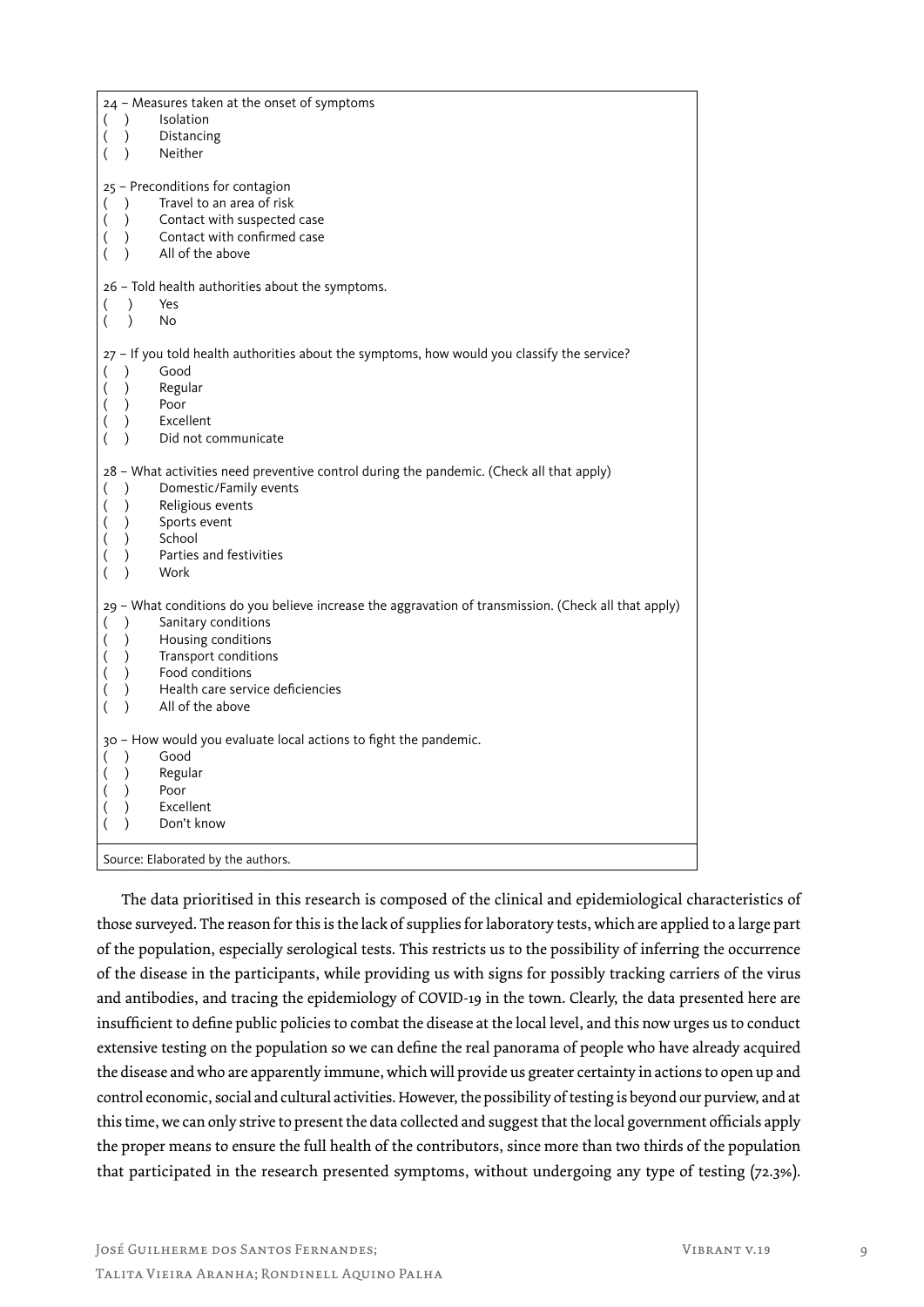Furthermore, of those who were tested through their own efforts, virtually all were positive for contagion (27.2%), while a mere 0.5% had an inconclusive response to the test. This demonstrates that a large part of the population consists of underreported cases, which further justifies an action for mass testing.

#### **Results and Discussion**

First, we briefly discuss the **clinical data** generated by the application of the survey form:

a) There was a peak in symptoms in the first fortnight of April, with the majority of symptoms lasting up to two weeks (65.8%), in line with that currently observed elsewhere; in a few cases the symptoms lasted for more than a month (5.5%), in such cases this configures more permanent sequelae;

b) Most of those who participated presented mild symptoms (63.4%), and thus were treated at home (53.0%) and/or in outpatient clinics (32.2%). Those who were moderately symptomatic stood out (34.2%), with some likely being cared for in hospital (9.4%). Around 5.4% of respondents received no medical care;

c) Tests were not performed on the vast majority respondents (72.3%), while the rapid test was performed on about one in five participants (17.8%). The test results indicated 27.2% were positive and 0.5% were inconclusive;

d) During the curative process, respondents indicated priority use of analgesics and antipyretics (97.0%), followed by anti-inflammatory drugs (67.3%) and antibiotics (59.9%). The use of traditional healing practices is surprising, including teas (75.7%) and *benzimentos* [blessings] and/or massages (1.1%), with 15.8% claiming the use of all these traditional medicine practices, including the use of *garrafadas* containing herbs and roots;

e) Respondents claimed pre-existing diseases of the respiratory tract – asthma, sinusitis, respiratory allergies in general, lung diseases (29.0%) –, followed by hypertension (29.0%), and diabetes (19.5%), but a good portion did not claim any pre-existing disease (37.5%). After recovering from symptoms, 86.1% did not undergo any exams to confirm the infection, but 11.4% were submitted to clinical tests and 2.5% to imaging exams.

Regarding the **epidemiological data**, they were organised as follows:

f ) For 35.6% of respondents the contagion occurred at home and 12.9% believe it occurred in a public space/ street. Contagion was favoured in these environments because 48.0% confirmed that they left the house daily for domestic supplies or worked in-person (40.4%) or as self-employed workers (33.8%). Only 31.7% purchased supplies weekly, and 20.3% monthly;

g) Routine contact with the neighbourhood suggests that 22.8% became infected through this means, while 17.3% believed that contagion occurred at work, and 11.4% did not know where it occurred. Frequent contact with the neighbourhood is supported by the fact that 69.6% have lived in the same house for more than 5 years;

h) During their symptoms, 60.4% practiced social distancing and 19.3% isolation. One in five respondents (20.3%) did nothing to prevent transmission to others; however, they claimed to practice preventive measures like hand sanitising (62.6%), use of a mask (61.1%), house cleaning (40.9%), or all of these measures (37.9%), even though only 7.4% had avoided close contact;

i) More than half informed the health authorities of their symptoms (56.4%), even though 44.6% said they had not received a return concerning their demands. Despite this, 46% classified health care by local authorities as regular or good;

j) Regarding the need to control social and collective activities, respondents said that parties and festivities (98.5%), sporting events (97.5%), religious events (91.1%), and school activities (90.6%) should be avoided. Concerning the conditions that aggravate transmission, respondents affirmed that attention should be paid to sanitary conditions (73.9%), transport conditions (70.4%), deficiencies in health care (69.8%) and housing conditions among the population (24.6%).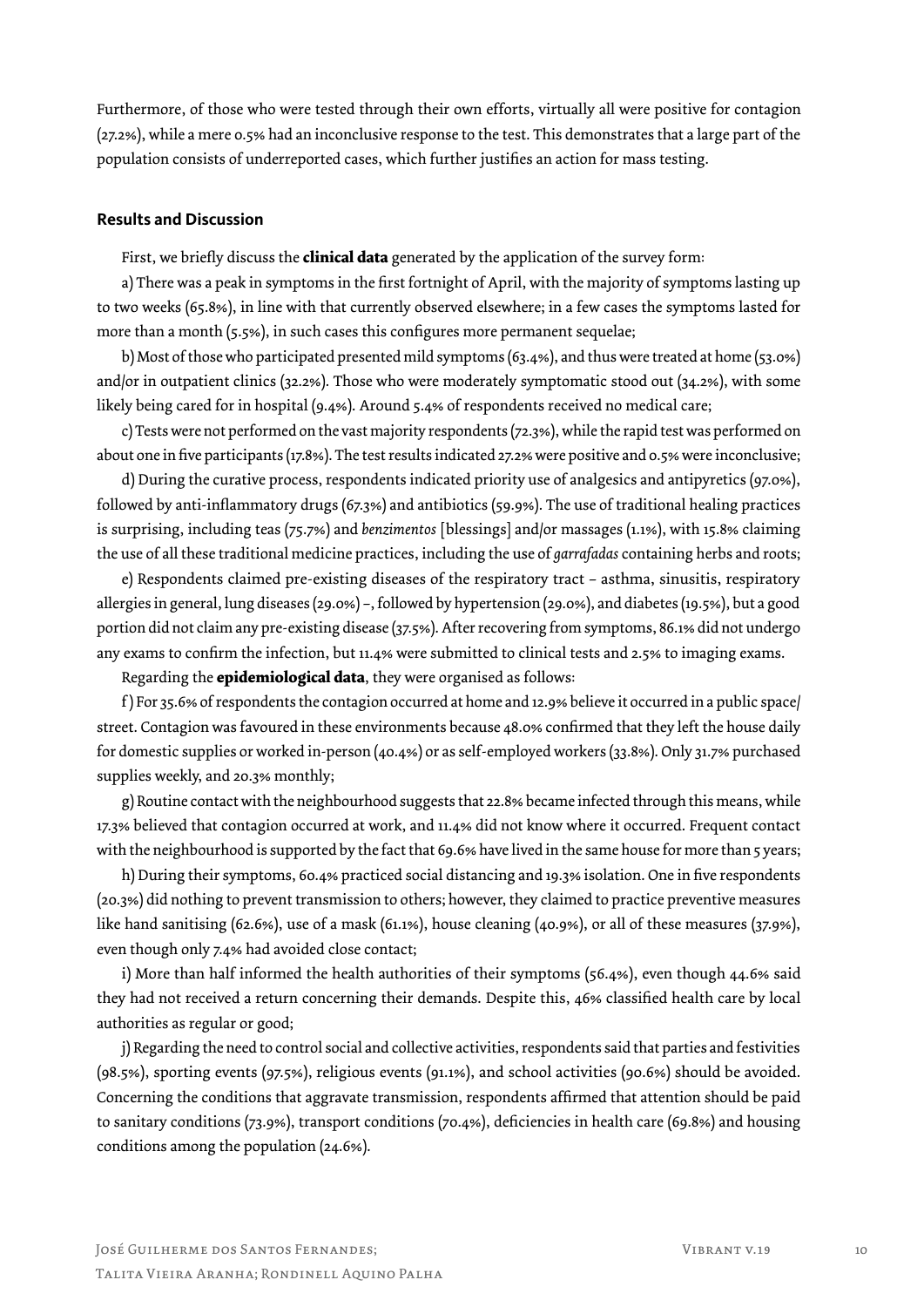Before proceeding with a discussion of the data presented so orientations for municipal public policies can be indicated, there must be factors that can ascertain these policies, since this implies ideological perceptions that determine priorities regarding official actions that should be followed to combat the pandemic.

#### Local political barriers to the success of actions to combat COVID-19

We observed that the internal political relationships between the groups participating in local government implicated the partial private use of medical information concerning the disease, and this has generated public policies in accordance with the interests of these groups, based on the need to open up economic activities and prevent contagion, through limiting economic activities in the municipality, which has led to misunderstandings concerning the scientific conditions of the pandemic.

A clear example of this bias was the participation of our research group, COLINS, actuating at the *Núcleo Universitário de São Caetano de Odivelas* (NUSC) [University Centre of São Caetano de Odivelas] of UFPA, in official actions to combat COVID-19. Following the establishment of the Crisis Management Committee by the town hall, resulting from the decree of a state of public calamity (Decree no. 008/2020 - Municipal government of São Caetano de Odivelas, on May 6, 2020), the scientific and higher education institution actuating in the town was initially not invited to participate, in spite of an urgent need for the scientific evaluation of actions to combat the pandemic, a notorious public fact. This despite municipal law no. 166/2018, which created the university centre, and guarantees that one of the objectives of the centre is to 'foster institutional and local development, through research and the application of methodologies that meet local-regional demands.' Worse still, the decree of a public calamity did not specify the university's participation in the composition of the Crisis Management Committee (Art. 3).

Only after communication from the NUSC, and the intervention of the Municipal Secretariat for the Environment, did the local government formalise an invitation for the results of this research to be presented, through Official Letter no. 026/2020, from the Mayor's Office. Even so, the presence of the university was subject to the condition of assisting in the committee's actions, and not as an institution with the right to debate the issues with the committee. The meeting took place on June 24, 2020, and during the presentation it was highlighted that the research was not conclusive, because up to that time it had not generated a final report. We observed that the interests of the conflicting groups in the municipal administration were using the partial results presented to justify the maintenance of the state of calamity, on the one hand, or the opening of economic activities, on the other. The Secretariat for Municipal Planning even advocated the creation of a specific protocol so that a circus group, which had arrived in the town in the beginning of March 2020, could present to the community in order to generate money and leave. At that time, the group had been stuck in the town because it had insufficient funds to leave and continue to entertain in other towns, causing an inconvenience to the mayor, since they asked the town hall for financial aid almost daily to maintain the troupe. This indicates that the committee had no strategic plan up to this point, except for the presentation of the particular demands of each participant, in general, the heads of municipal departments. Given this reality, the COLINS research group, representing the NUSC/UFPA, suggested it should be included in the Crisis Committee and, should its membership in the group be approved, take charge of presenting a strategic planning proposal.

To our surprise, two days after the meeting, on June 26, 2020, the town hall issued Decree no. 027/2020 revoking Decree no. 008/2020 and suspending the state of calamity, thus extinguishing the Crisis Management Committee. In this manner, the participation of the university as a member of the committee was extinguished before it could be approved. Could it be apprehension about considering scientific research in the decisionmaking process, because scientific facts might bar private interests? Or perhaps the university institution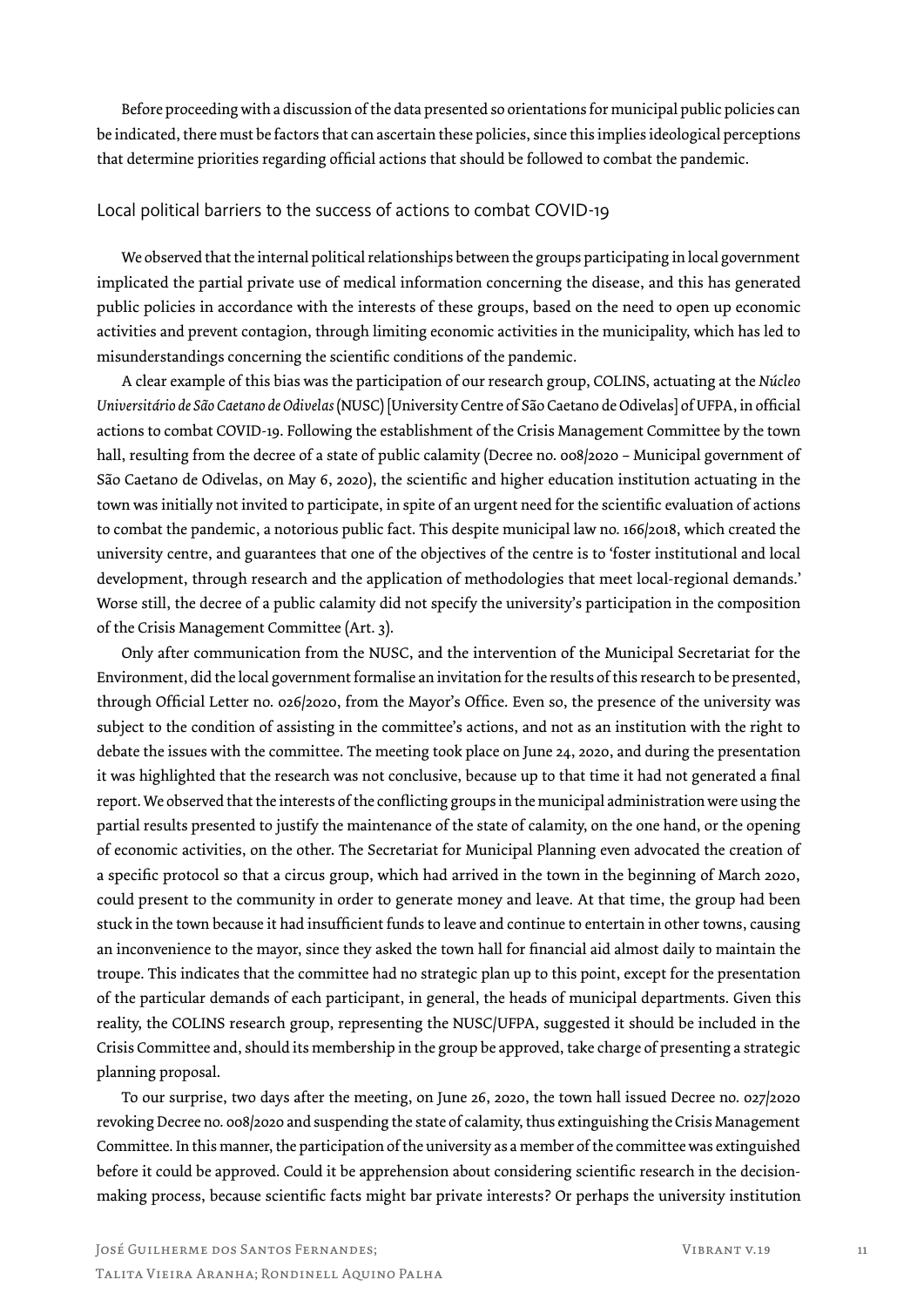might compete with private interests? However, the most serious part in this situation was to come, because Decree no. 027/2020 cited, as a condition for ending the state of public calamity and the consequent institution of flexibility in opening up economic activities, the research presented at the meeting on June 24, 2020, clearly declaring in its text:

CONSIDERING the survey conducted by the UFPA – University Centre of São Caetano de Odivelas publicized at link https://forms.gle/aXirMdNe3qkqWB87A **which shows a drop in rates for the current period**. (Emphasis added)

At no time, in the presentation of our results, did we issue an opinion that the rates of contagion and mortality were falling, mostly because the link indicated as a research source in the document directed respondents to a blank form to be filled in; it never presented results, which were only completed after a subsequent research report was carried out. In other words, scientific and academic sources were improperly used to endorse the particular interests of local government, since they were aware that the academic referendum could justify the suspension of the state of calamity and thus allow the opening up of economic activities. However, once aware of the improper and misleading use of the research, the research coordination contacted the Municipal Prosecutor's Office to demand a correction, which resulted in a second Decree, no. 028/2020, in which the text only refers to the research conducted, without presenting an opinion on our part.

Based on these facts, it is evident that the political relations and particular interests of the actors involving in the management of the pandemic must be treated with institutionality and transparency, hence it is necessary for the local public to act and for the constant transfer of information to this public, so as to ensure due awareness of the facts and monitoring by public opinion of socio-economic conditions. This is because in a pandemic the macro-economic impacts will be more accentuated according to (i) the containment measures taken, (ii) the structural economic conditions of the countries, (iii) the economic policies implemented and (iv) the social assistance offered by governments (Lanchimba, Bonilla-Bolaños & Díaz-Sánchez, 2020). Even as a local town, our research space is not immune to the impacts considered by the authors regarding the reality of Latin America and the Caribbean, given that in these pandemic conditions, global supply chains are being disrupted and the consumption of durable goods and services is reduced.

#### Pathways to a safe transition in the town

Overlooking this political concern, the question is: what are the most effective medical-sanitary and socioeconomic measures to minimise the effects of the pandemic in a local town? Taking into account the objectives outlined for this research, which are to propose actions to minimise contagion and transmission among the population and to propose actions to minimise the socio-economic impacts in the post-pandemic, we indicate the following possibilities for action.

1. Public awareness campaigns and clarifications regarding the severity and transmissibility of the novel coronavirus, together with prevention strategies using audio-visual support and actions directed towards families and communities, since the basic conformation of local towns is the family unit and surrounding neighbourhood. It is worth highlighting, however, that insisting on social isolation in these communities goes against their form of sociability and can lead to worsening mental health. According to a United Nations report, there was an increase in symptoms of depression and anxiety in several countries (ONU, 2020). For Pereira et al, 'it can be said that together with the COVID-19 pandemic there is a state of social panic at a global level and the sensation of social isolation triggers feelings (e.g. of anguish, insecurity and fear), which can extend even after control of the virus' (2020: 5). Hence, social distancing is more appropriate when there is coexistence outside the family, understood as maintaining a safe distance between individuals and the use of PPE to avoid contagion, but not impeding the coexistence between people in public places.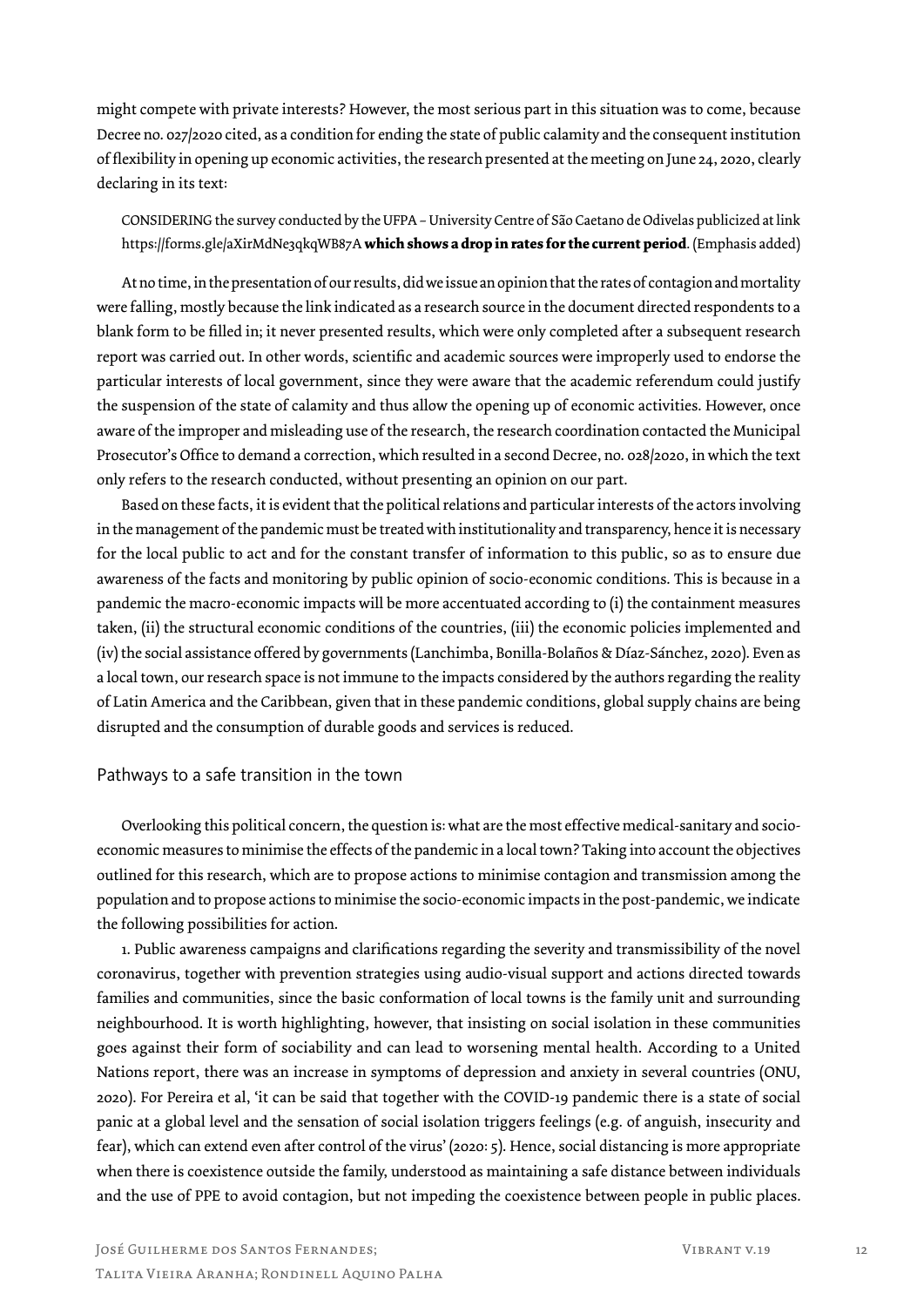However, in the case of the family-parental-neighbourhood environment, in this social nucleus we should advocate for more effective awareness of preventive mechanisms in relation to contamination and for stricter monitoring, through community health agents, of sanitary conditions and family health. Because applying restrictions to and fines on families in their living spaces is unfeasible and violates the constitution, which guarantees that the home is an 'inviolable asylum of the individual' (Art. 5, clauses X and XI of the Federal Constitution).

Here, we remember that the institution of the family is a crucial group for the success of public actions in local towns. This is because, in addition to the characteristic of a conjugal cell for the purposes of procreation, in these towns and traditional communities, the family is most commonly one that is extended, that is, 'a unit composed of two or more nuclear families, linked by consanguine ties', which coexist in the same space for generations, with kinship that binds them 'to each other, by mutual, recognised duties and rights' (Marconi & Presotto, 2008: 93), who share a common or contiguous residence, practicing economic cooperation, education shared by common ethical and moral values, which constitutes a collective identity of reference as interactive families, consanguineous or by 'inclusion'. This long-lasting and close co-existence is reflected, in the survey, by the fact that most interviewees have lived longer than five years in the same residence, which enables the consolidation of more emphatic social relationships with their surroundings, resulting in resistance to social isolation, which means strictly staying at home, without contacting their neighbours, and with no socialfamily interaction;

2. The establishment of traceability for the configuration of **contagion networks** based on families and kinships, involving the traceability of suspected cases and the application of tests. This action can be facilitated if the family-parent and surrounding nucleus is used as a reference, since recent studies on the dynamics of contagion have shown that the increase or decrease of cases may be related to transits and confinement of these social groups, in true 'bubbles of protection', which may explain why the number of deaths and hospitalisations is falling even in towns that did not enact a total blockade on the movement of people or that were inefficient in health surveillance, such as Manaus and São Paulo. According to Magenta (2020) in some Brazilian towns and cities, there are protection bubbles, which indirectly cause social distance and collective immunity, due to a certain isolation of the communities. In these, the disease has difficulty circulating because the population, even if initially exposed, does not coexist as much with other social groups, generating 'bubbles' in which confinement impedes dissemination.

When we consider that one of these groups is the extended family, in local towns, the traceability of cases should be structured based on this group, with the application of research forms on the conditions of occurrence of the disease in the town, since sociabilities, and consequent routine agglomerations, commonly involve the family and its extension as the nucleus. This scenario allows us to perceive that the family is a space of private access, which is difficult for the government to inspect, and is better suited to public awareness campaigns regarding prevention procedures – the use of masks, preventing bodily contact in public and with strangers, respiratory etiquette, hand sanitising, avoiding touching surfaces exposed to possible contamination.

Allied to these actions, epidemiological data must be observed and monitored by determining the rate of transmission, real-time monitoring of the capacity of the municipal health system to attend the public, with some latitude in outpatient and hospital care, as well as the ability to evacuate the most seriously ill to medical centres better equipped to provide care, since, contrary to the precepts of the WHO (a minimum of one ICU bed for each group of 10,000 inhabitants), the municipality does not have any intensive care beds.

Apart from this, it is necessary to understand the susceptibility to the disease, that is, the possibility of another person contracting the virus, paying attention to which practices and actions of the population favour contagion (probability of transmission). This factor is closely linked to the clarity that is required in relation to the forms of sociability in local towns, due to the intense bonding and routine between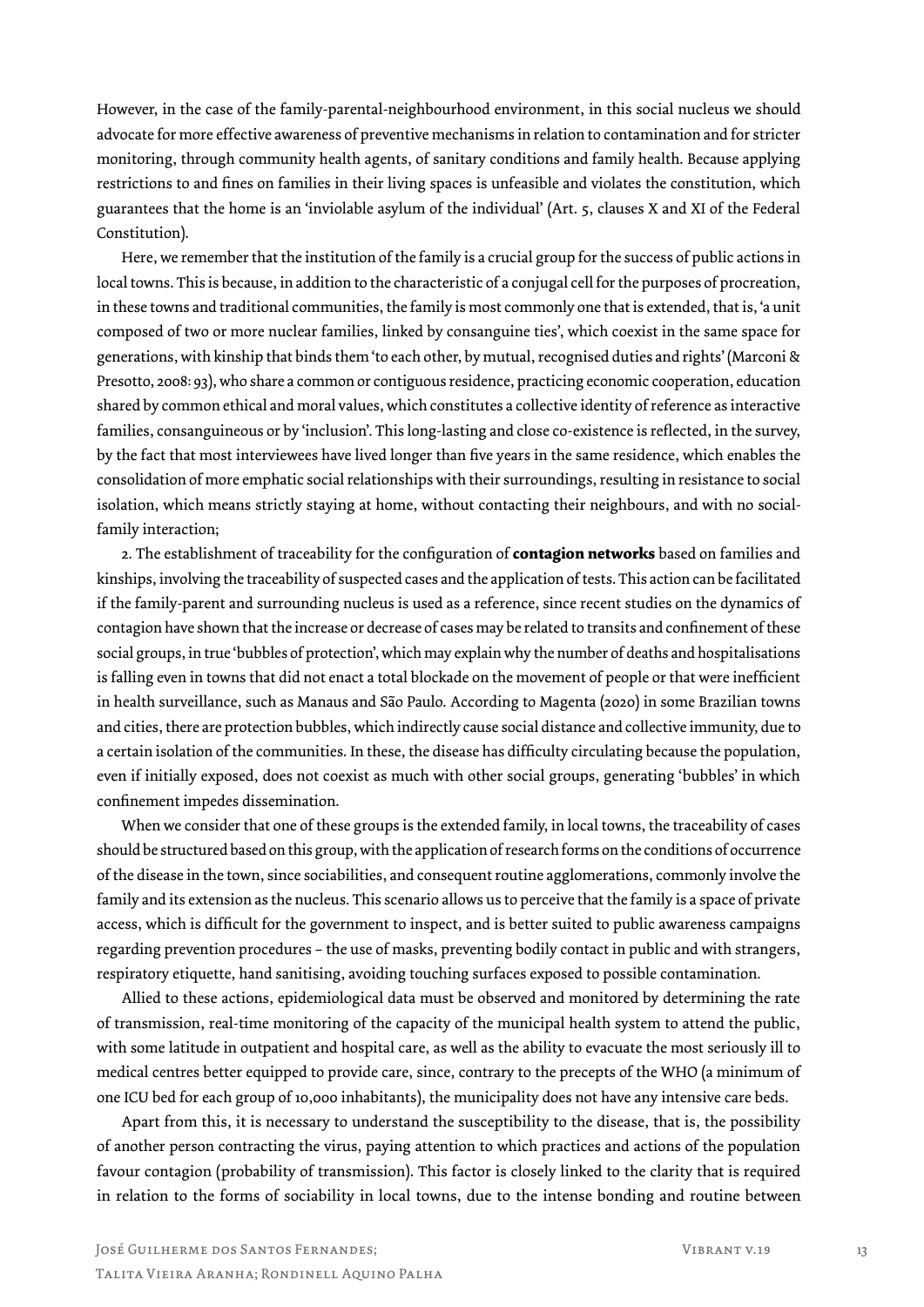inhabitants of the same block or street. In this we refer to Da Matta (1997), who states that social roles 'connected to body and blood (as is the case with roles related to kinship) must occur and be engendered by the *house*' (p. 96), in contrast to the roles of will and choice, such as the forms of civil corporation as part of the public world, these are linked to the street.

But there is, in local towns like Odivelas, an expansion of the house and nuances between the public and the private. The house presents itself on a *continuum* both towards the street and towards the backyard. The house, being a cell of an extended family, communicates daily with the neighbourhood, both relatives (primary, secondary, tertiary) and 'kindred' (pseudo-relatives, aggregates, godparents), who may be arranged in houses adjoining on the same street or neighbours through open yards with common boundaries; in this case, the location of the residence of children and other close relatives is at the 'back' of the house-ego. This factor must necessarily be considered in screening actions for COVID-19 cases, since it is a probability factor of transmission.

3. A guarantee of **income and provisions** for families, with predictability of spending on food and health in the municipal budget (a minimum universal income) and the rearrangement of economic activities to avoid broad circulation and large agglomerations of people, with the recovery of jobs/occupations, and the establishment of protocols to control environments, together with investment in agricultural and extractive activities that are the town's vocation. According to *Carta Capital* magazine, poverty resulting from the pandemic will affect 230 million people in Latin America, with job losses for about 44 million people (Carta Capital, 2020). If the growing poverty in Brazil was attested to prior to the pandemic, with it the need for a minimum income has been accentuated, because as Suplicy and Buarque remind us 'a development project for Brazil must consider the elimination of absolute poverty and the reduction of disparities in income distribution' (1997: 80). The pandemic has demonstrated the frightening difference between rich and poor that has prevented the implementation of safe practices to control the pandemic due to the need to survive of a large portion of the population, a fact corroborated by the results of this research, since the largest group of respondents are self-employed (33.8%) and must leave home daily to ensure enough food, which is otherwise reflected in the need for daily supplies of food (48.0%). Only by considering a minimum income programme will we be able to contemplate a post-pandemic recovery.

In the coming post-pandemic condition, we must also pay attention to self-sufficiency and food security, since the growing need to import the food that citizens consume is a sign of lack of food sustainability, in addition to contributing to the imposition of food standards in disagreement with local cultural nutritional values. It is also important to consider that, even though there is no data that can link food to the prevention and treatment of COVID-19, a balanced diet can be a good ally in combating the disease, since 'it is known that some nutrients act on the human body, strengthening our defence system' (UFRJ, 2020). These nutrients, called immunomodulators, are found in natural foods, through 'a varied diet that combines *fresh*, minimally processed and properly sanitized foods can be the basis of a healthy diet and, therefore, guarantee the body's immunity' (id.). That is why it is important to invest increasingly in local agriculture (fruit and vegetable) and extractivism (fish and crustaceans), as a means to ensure the quality of food, which because it is produced in the municipality, can reach the table fresher and with its nutritional qualities preserved. In addition to its supply, safe conditions of access to food produced in the municipality must be ensured, such that it is essential to maintain the local commerce booming, but also to guarantee sanitary safety to avoid contagion. Therefore, COLINS, in association with the Municipal Secretariat of Agriculture (SEMAGRI), developed a social technology that would keep the São Caetano de Odivelas Farmer's Market open through a 'buying and selling circuit' (see Appendix 1), which was a fenced in space to control entry and exit. At the entrance, with a means of sanitation provided, buyers viewed a layout of the location of stalls according to the products on sale, allowing buyers to know in advance which stalls they could go to purchase, optimising and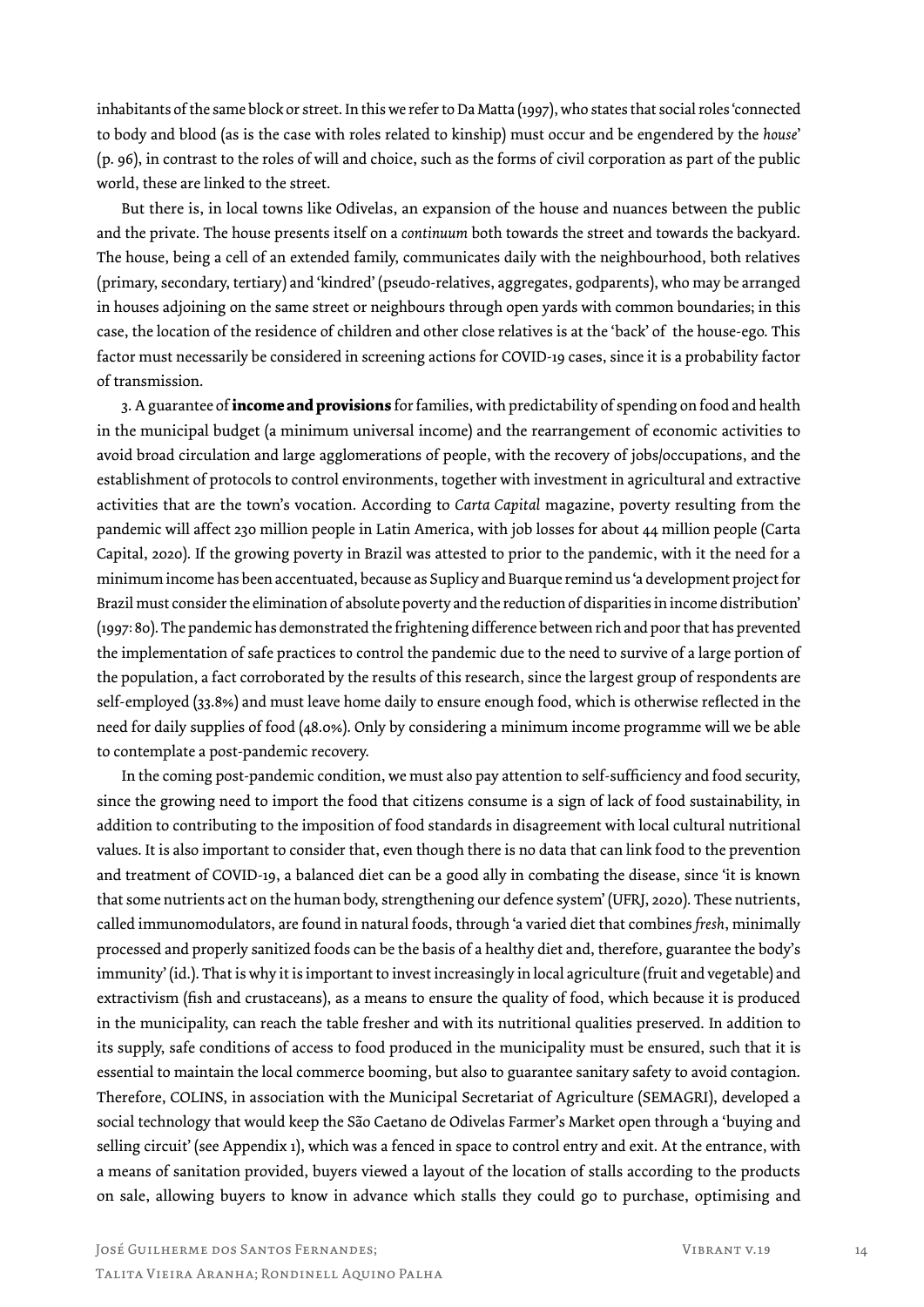minimising the time spent at the market. This technology was produced by COLINS and SEMAGRI's fishing technician and engineer Talita Vieira Aranha, demonstrating that good relationships between the university and public authorities can achieve excellent solutions for local social demands.

Recently, the World Economic Forum pointed out the need to review the economic standards that have been prioritised by capitalism up to now, implying that new business ventures should pay attention to environmental issues. An article on the WEF report entitled *Fórum Econômico Mundial: "novos negócios terão de levar em conta o meio ambiente"* [World Economic Forum: 'new business will have to take the environment into account'] stated that 'the current crisis highlights the urgency of remodelling food production, land and ocean use; infrastructure and buildings; in addition to activities related to energy and the extractive industry' (RFI, 2020). This implies that we must avoid the loss of species and promote better land use in agriculture and in the construction of urban and transport infrastructures.

#### **Conclusion**

What the study indicates is that ways to minimise the effects of the COVID-19 pandemic are not only those that lead us to solve the effects on sanitation and health. In reality, we would only be combating the consequences when we should be following the path of socio-cultural and socio-economic causes. The pandemic took shape among the wealthier classes, those who could afford international travel, spreading until it affected the impoverished populations of the urban peripheries and local towns in the interior of Brazil, notably in the Amazon region, as seen in São Caetano de Odivelas. It is precisely in these social peripheries – whether in the Amazon or on the African continent – that the effect of the pandemic is most destructive, not only for the economy, but for social life, as the UNESCO document (2020: 6) attests to: 'The ban on public gatherings, for instance, in response to the pandemic has had consequent impact on family and community life, increased the possibility of fracturing relationships and undermining trust between states and their citizens, with long-term implications for cohesion and social harmony'.

It is in these places that are not in the daily news bulletins on the pandemic, which makes them invisible and non-existent for public policies, that there is a need for research to bring to light the facts and government actions. The situation is further aggravated when we observe that in these local towns in the Amazon, many, like Odivelas, originated from religious missions of Portuguese colonisation, a certain ethnic transfiguration is still recurrent with regard to historical reconstruction due to the impact of civilisation, since, being on the margins of modern medical and therapeutic instruments and processes, it remains for the *cabocla* population to resist like their indigenous ancestors: 'the survival of indigenous peoples is explained, in large part, by a biotic adaptation to the plagues of the white man' (Ribeiro, 1995: 332). The neo-colonisers, like those behind Bolsonarism and its minions, who have established themselves in Brazil since 2019, seem to re-enact the ethnic and racial wars, when on the one hand, there were tribal societies based on kinship and solidarity, and on the other, the state structure based on conquest and domination. Today, domination occurs through alleged herd immunity, promoted by state Bolsonarism, imposed by a lack of testing, sanitary guidance and adequate hospital resources, leading the inhabitants to be passive actors of natural selection in this pandemic war.

In these towns, due to a lack of information and transparency on the part of local authorities, there is a lack of knowledge on health data, because even supplies for tests are insufficient or non-existent. The importance of this research, even though it does not deal with important laboratory data, by bringing clinical and epidemiological data to the fore, it unravels a possible scenario of reality in these local towns. Beyond the data, when we glimpse the political approach and the various interests in play, certain dubious attitudes of local officials are called into question, contradicted by information of a more scientific nature, ascribing the university its natural destination, that of meeting the demands of society in general.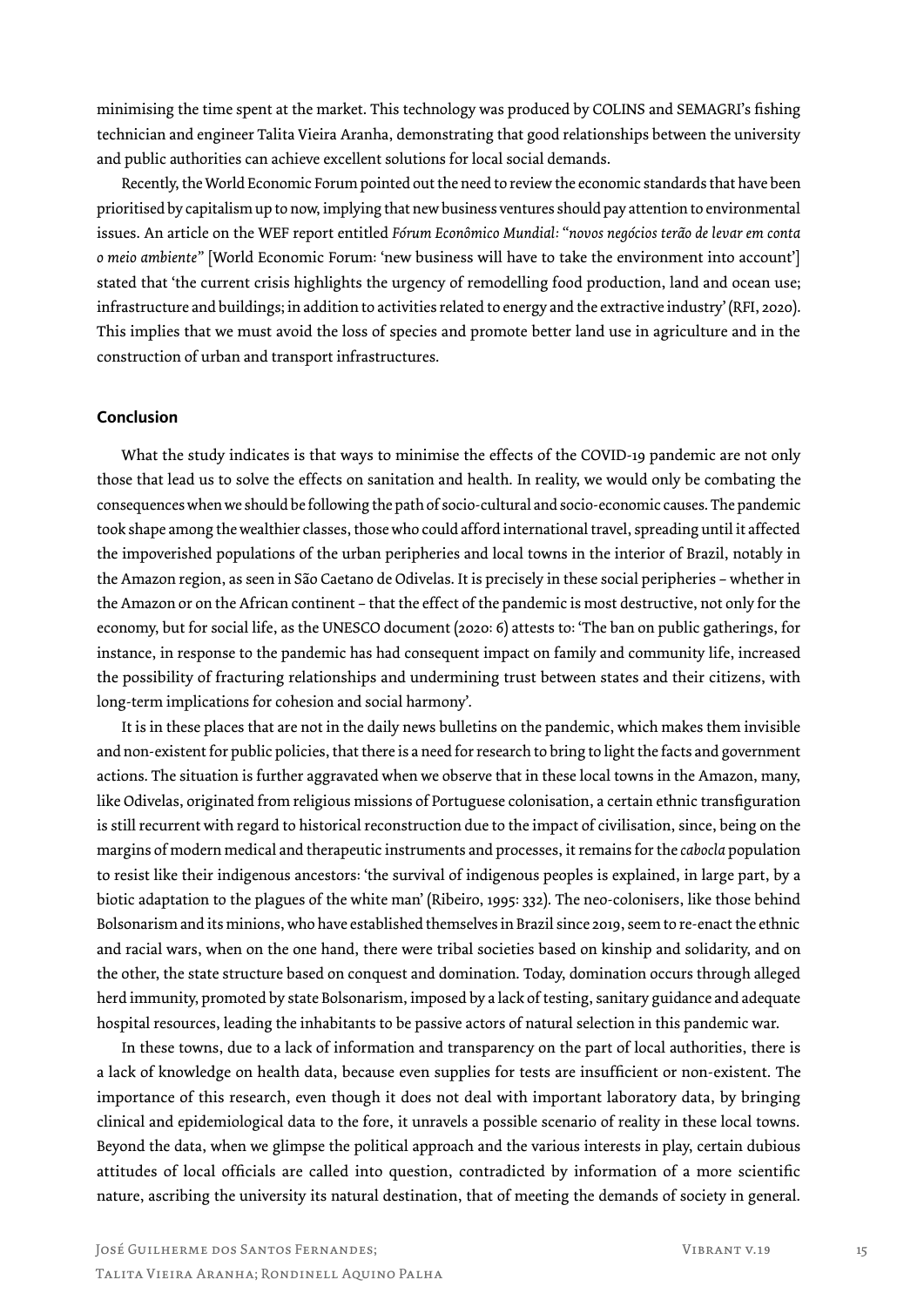This, in addition to applied research, an appanage of this study, is concerned with interpretations based on data, which led us to consider the socio-anthropological aspects when considering sanitary measures. This is because, in recollection of Meyer (2008), understanding the disease in a local town is considering the way in which the patient is welcomed in their environment, like family solidarity, which should have been addressed by local government officials. In a situation of imminent marginalisation, at the onset of the pandemic, the discovery that someone had contracted COVID-19 was akin to a death certificate, given the likelihood of a vaccine, which in 2021 is fast approaching. For this reason, in these spaces, the extended family acquires a role that transcends mere coexistence, even nullifying medical experiences with symbolic logics (Augé, 1986), hence the broad use of medicinal plants.

Finally, with this research, we undertook to highlight a specific reality, in an authentic case study; however, we are conscious that reality treated in its specificity can easily reflect what happens in other local towns in the Amazon, hence, conveying this research to other secluded corners can and should be the main outcome of our work.

Received: May 30, 2021 Approved: September 22, 2021

Translated by Philip Sidney Pacheco Badiz

#### **Acknowledgments**

This work was carried out with the support of the National Academic Cooperation Program in Amazon – PROCAD/Amazônia of the Coordination for the Improvement of Higher Education Personnel – CAPES/Brazil.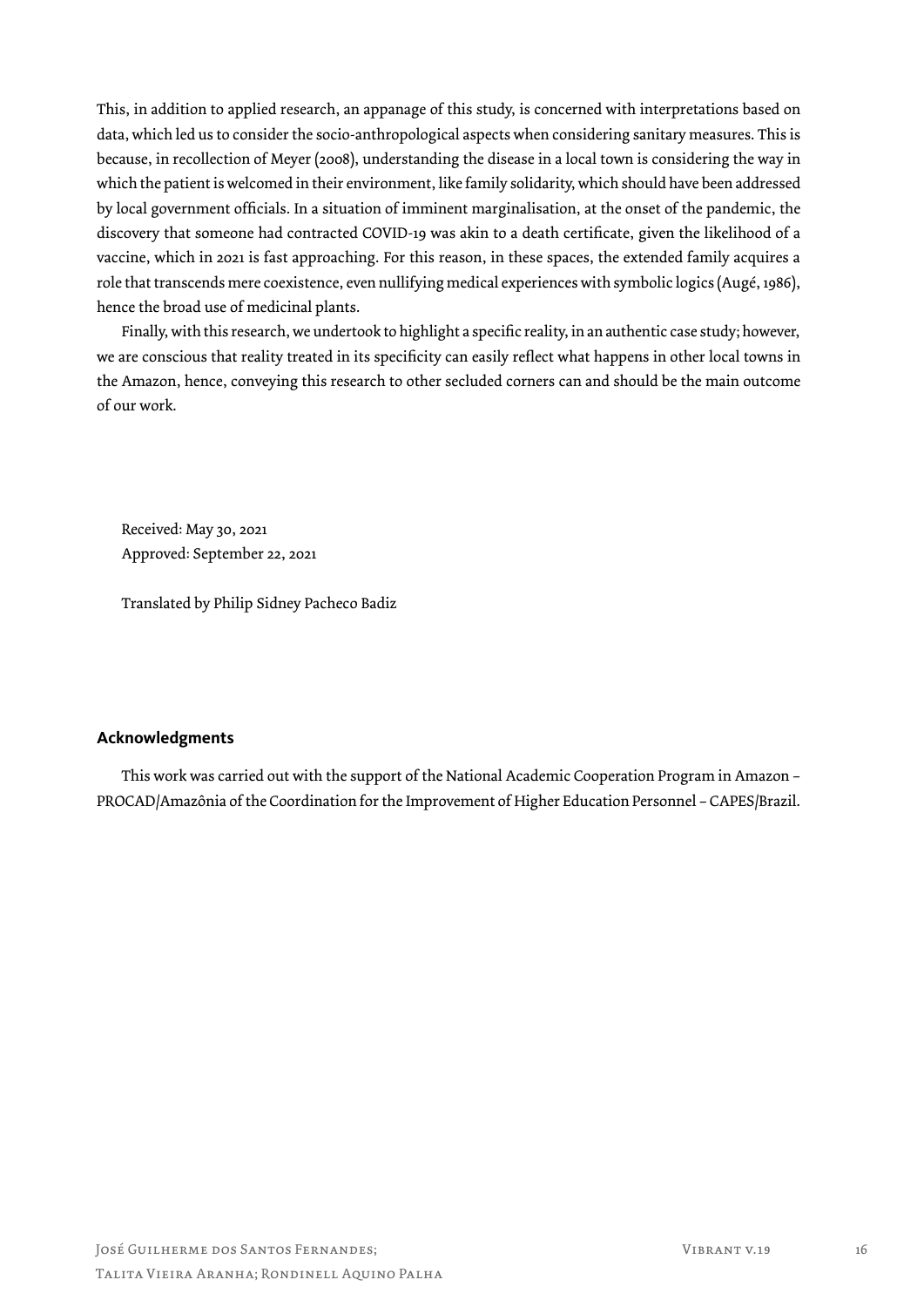#### **REFERENCES**

AUGÉ, Marc. 1986. "L'Anthropologie de la maladie". *L'Homme*, 26 : 81-90 (L'anthropologie : état des lieux). BRASIL. 2006. *Constituição da República Federativa do Brasil*. Brasília: Senado Federal.

- CARTA CAPITAL. "Grupo de Puebla propõe renda mínima universal para cidadãos da América Latina". Available at: https://www.cartacapital.com.br/mundo/grupo-de-puebla-propoe-rendaminima-universal-para-cidadaos-da-america-latina/. Accessed on: July 13, 2020.
- DA MATTA, Roberto. 1997. *Carnavais, malandros e heróis: para uma sociologia do dilema brasileiro*. Rio de Janeiro: Rocco.
- FERNANDES, J.G.S et al. 2020. "Fatores de Antropização no Isolamento e Distanciamento Sociais durante a Pandemia de Covid-19: estudo de caso em cidade local da amazônia estuarina". *Revista Interdisciplinar em Cultura e Sociedade (RICS)*, 6(2): 227-247.
- FRUTOS, Roger et al. 2020. "COVID-19: The conjunction of events leading to the pandemic and lessons to learn for future threats". *Frontiers in Medicine*, 7(1). Available at: https://doi.org/10.3389/fmed.2020.00223.
- G1. 2020. "Consórcio de Veículos de Imprensa.. 'Brasil atinge 2 milhões de casos de coronavírus; 9 estados mais DF têm alta de mortes, mostra consórcio de veículos de imprensa", *G1*. Available at: https:// g1.globo.com/bemestar/coronavirus/noticia/2020/07/16/casos-e-mortes-por-coronavirus-no-brasil-em-16-de-julho-segundo-consorcio-de-veiculos-de-imprensa.ghtml. Accessed on: July 17, 2020.
- IBGE Instituto Brasileiro de Geografia e Estatística. 2019. "Estimativas da população residente no Brasil e unidades da federação com data de referência em 1º de julho de 2019" Available at: https:// agenciadenoticias.ibge.gov.br/media/com\_mediaibge/arquivos/7d410669a4ae85faf4e8c3a0a0c649c7.pdf. Accessed on: May 25, 2020.
- LANCHIMBA, Cintya; BONILLA-BOLAÑOS, Andrea; DÍAZ-SÁNCHEZ, Juan Pablo. 2020. "The COVID-19 pandemic: theoretical scenarios of its socioeconomic impacts in Latin America and the Caribbean". *Brazilian Journal of Political Economy,* 40(4): 622-646.
- MAGENTA, Matheus. 2020. "Imunidade coletiva, bolhas de proteção ou distanciamento? O que explica queda da pandemia de Manaus a Estocolmo", *BBC News Brasil*. Available at: https://www.bbc.com/ portuguese/brasil-53427741. Accessed on: July 17, 2020.
- MARCONI, Marina de Andrade; PRESOTTO, Zélia Maria. 2008. *Antropologia: uma introdução*. São Paulo: Atlas.
- MEYER, F. 2008. "Enfermedad". In: P. Bonte, P. Izard, M. Izard (ed.), *Diccionario Akal de etnología y antropología*. Madrid: Ediciones Akal. pp.235-237.
- PEREIRA, Mara Dantas et al. 2020. "A pandemia de COVID-19, o isolamento social, consequências na saúde mental e estratégias de enfrentamento: uma revisão integrativa". *Research, Society and Development*, 7(9): 1-29.
- RFI Radio France International. 2020. "Fórum Econômico Mundial: 'novos negócios terão de levar em conta o meio ambiente"'. Available at: https://www.rfi.fr/br/mundo/20200716-fórum-econômicomundial-novos-negócios-terão-de-levar-em-conta-o-meio-ambiente. Accessed on: July 17, 2020.
- RIBEIRO, Darcy. 1995. *O povo brasileiro*. São Paulo: Companhia das Letras.

SANTOS, Milton. 2008. *Da totalidade ao lugar*. São Paulo: EDUSP.

- SUPLICY, Eduardo; BUARQUE, Cristovam. 1997. "Garantia de renda mínima para erradicar a pobreza: o debate e a experiência brasileiros". *Estudos Avançados*, 11(30): 79-93.
- UFRJ Universidade Federal do Rio de Janeiro. 2020. "Segurança alimentar e nutricional em tempos de pandemia". Available at: https://ufrj.br/noticia/2020/04/08/seguranca-alimentar-e-nutricional-emtempos-de-pandemia. Accessed on: July 13, 2020.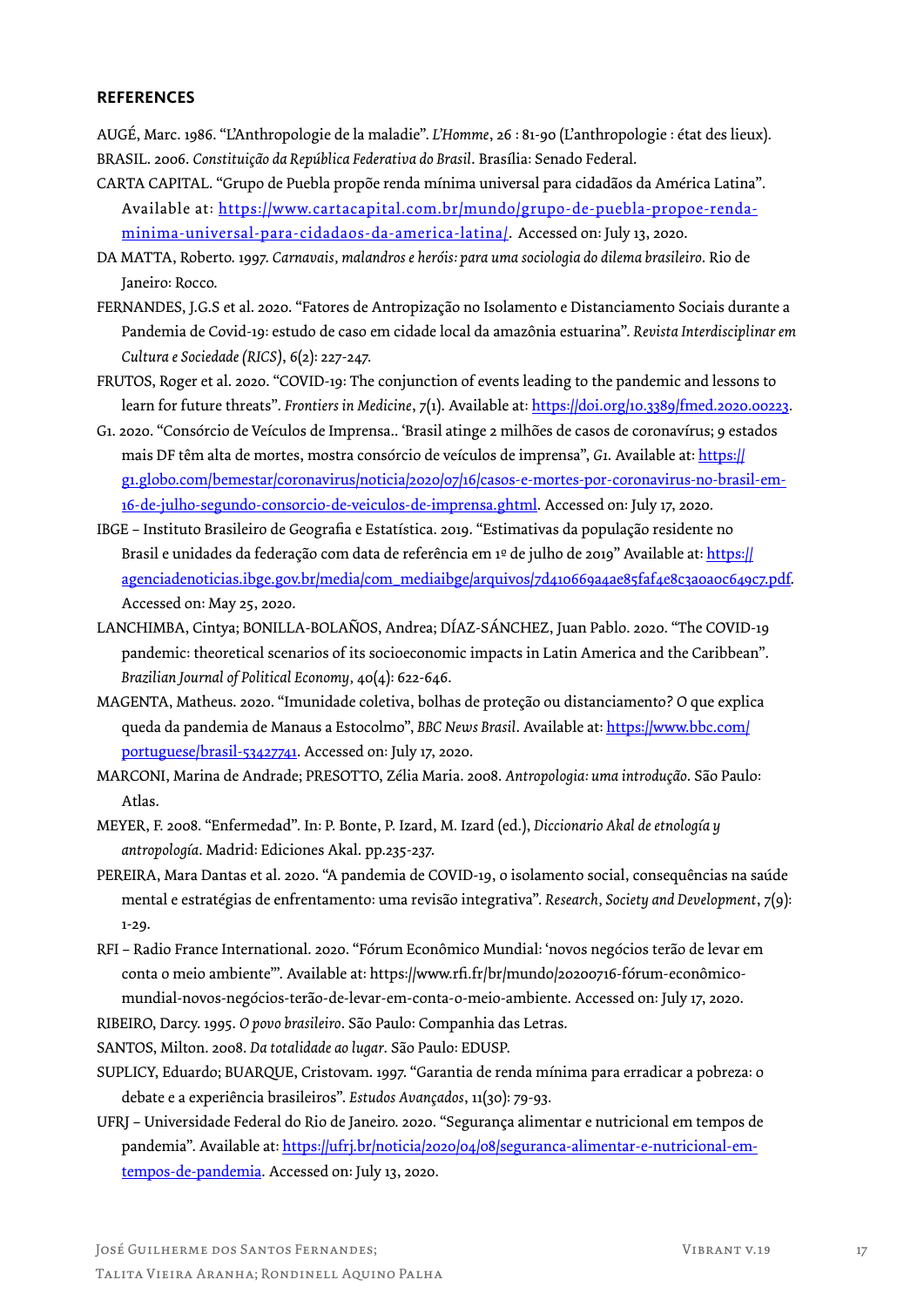- UNESCO United Nations Educational, Scientific and Cultural Organization. 2020. "Socio-economic and cultural impacts of COVID-19 on Africa". Available at: https://en.unesco.org/sites/default/files/stand\_ alone\_executive\_summary\_fin.pdf. Accessed on: October 30, 2021.
- WHO World Health Organisation. 2020. "WHO Director-General's opening remarks at the media briefing on COVID-19", 3 March 2020. Available at: https://www.who.int/dg/speeches/detail/who-director-generals-opening-remarks-at-the-media-briefing-on-covid-19---3-march-2020. Accessed on: July 7, 2020.

*José Guilherme dos Santos Fernandes* https://orcid.org/0000-0001-9946-4961 Doctor of Letters Collaboratory on Interculturalities, Inclusion of Knowledge and Social Innovation Postgraduate Program in Anthropic Studies in the Amazon Federal University of Pará Email: guilherme.profufpa@gmail.com

*Talita Vieira Aranha*

https://orcid.org/0000-0002-5424-3273

Master in Rural Development and Agro-Food Enterprises Collaboratory on Interculturalities, Inclusion of Knowledge and Social Innovation Municipal Planning Department

Prefecture of São Caetano de Odivelas

Email: talitaranhapesca@gmail.com

*Rondinell Aquino Palha* https://orcid.org/0000-0002-9658-3997 Master's degree student in Anthropic Studies Collaboratory on Interculturalities, Inclusion of Knowledge and Social Innovation Postgraduate Program in Anthropic Studies in the Amazon Federal University of Pará Email: rondipalha@gmail.com